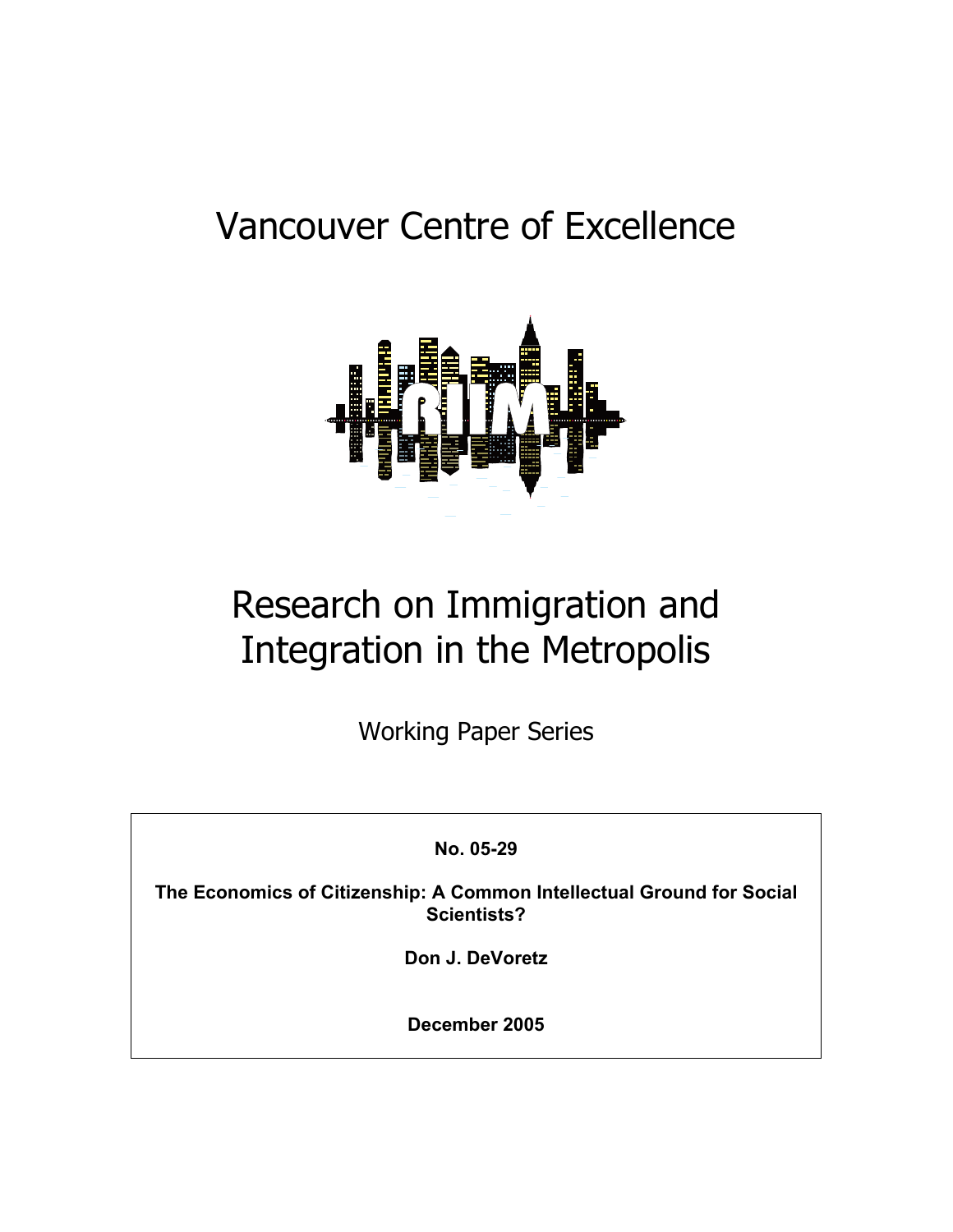# **RIIM**

# Research on Immigration and Integration in the Metropolis

The Vancouver Centre is funded by grants from the Social Sciences and Humanities Research Council of Canada, Citizenship & Immigration Canada, Simon Fraser University, the University of British Columbia and the University of Victoria. We also wish to acknowledge the financial support of the Metropolis partner agencies:

- Health Canada
- Human Resources Development Canada
- Department of Canadian Heritage
- Department of the Solicitor General of Canada
- Status of Women Canada
- Canada Mortgage and Housing Corporation
- Correctional Service of Canada
- Immigration & Refugee Board

Views expressed in this manuscript are those of the author(s) alone. For more information, contact the Co-directors of the Centre, Dr. Don DeVoretz, Department of Economics, SFU (e-mail: devoretz@sfu.ca) or Dr. Daniel Hiebert, Department of Geography, UBC (e-mail: dhiebert@geog.ubc.ca).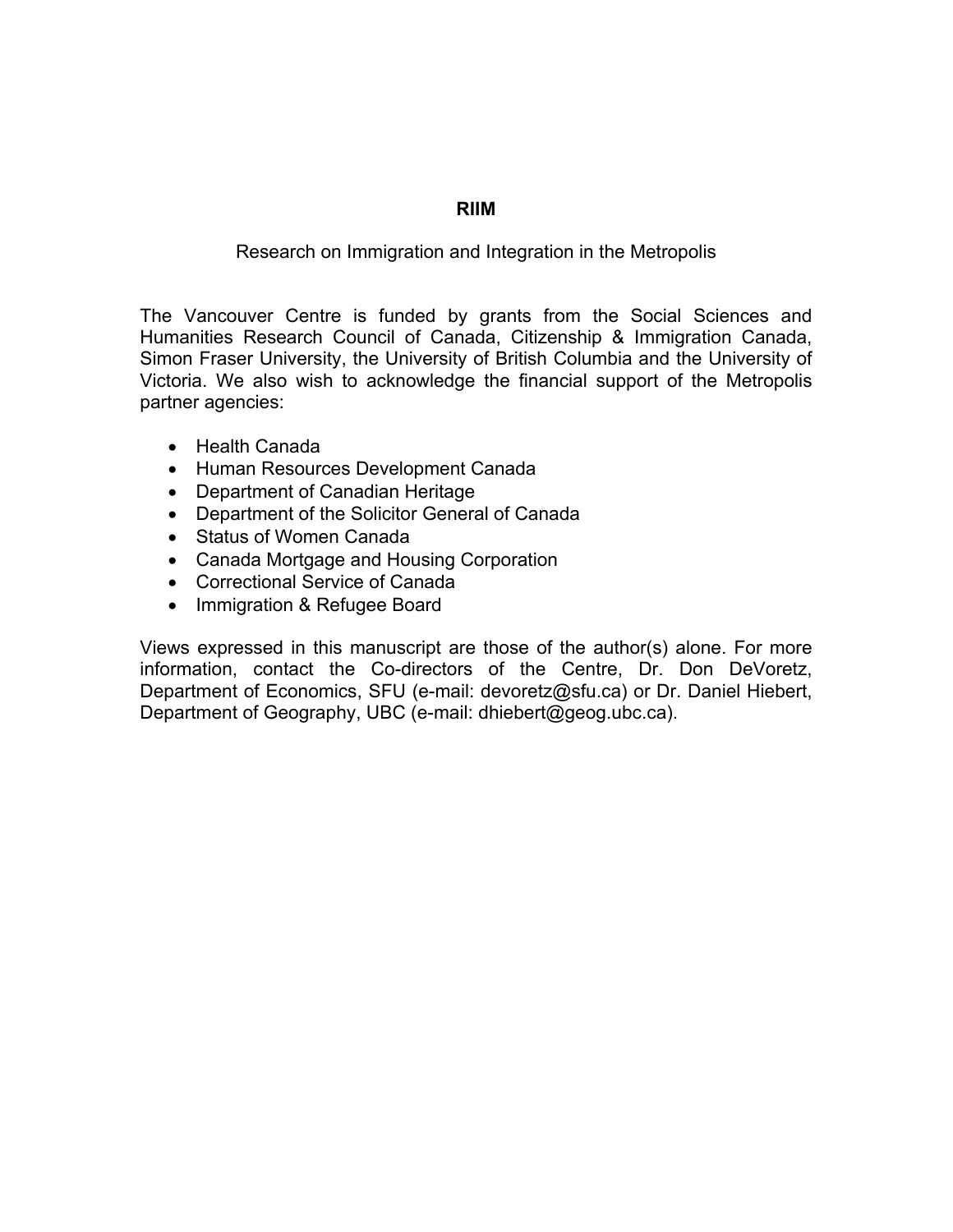# **The Economics of Citizenship: A Common Intellectual Ground for Social Scientists?**

**Don J. DeVoretz** Co-director RIIM Simon Fraser University devoretz@sfu.ca

December 2005

The Vancouver Centre of Excellence on Immigration and Integration provided support while writing this paper. The Willi Brandt Professorship, Malmö University, supported the background research on citizenship that is contained in this piece.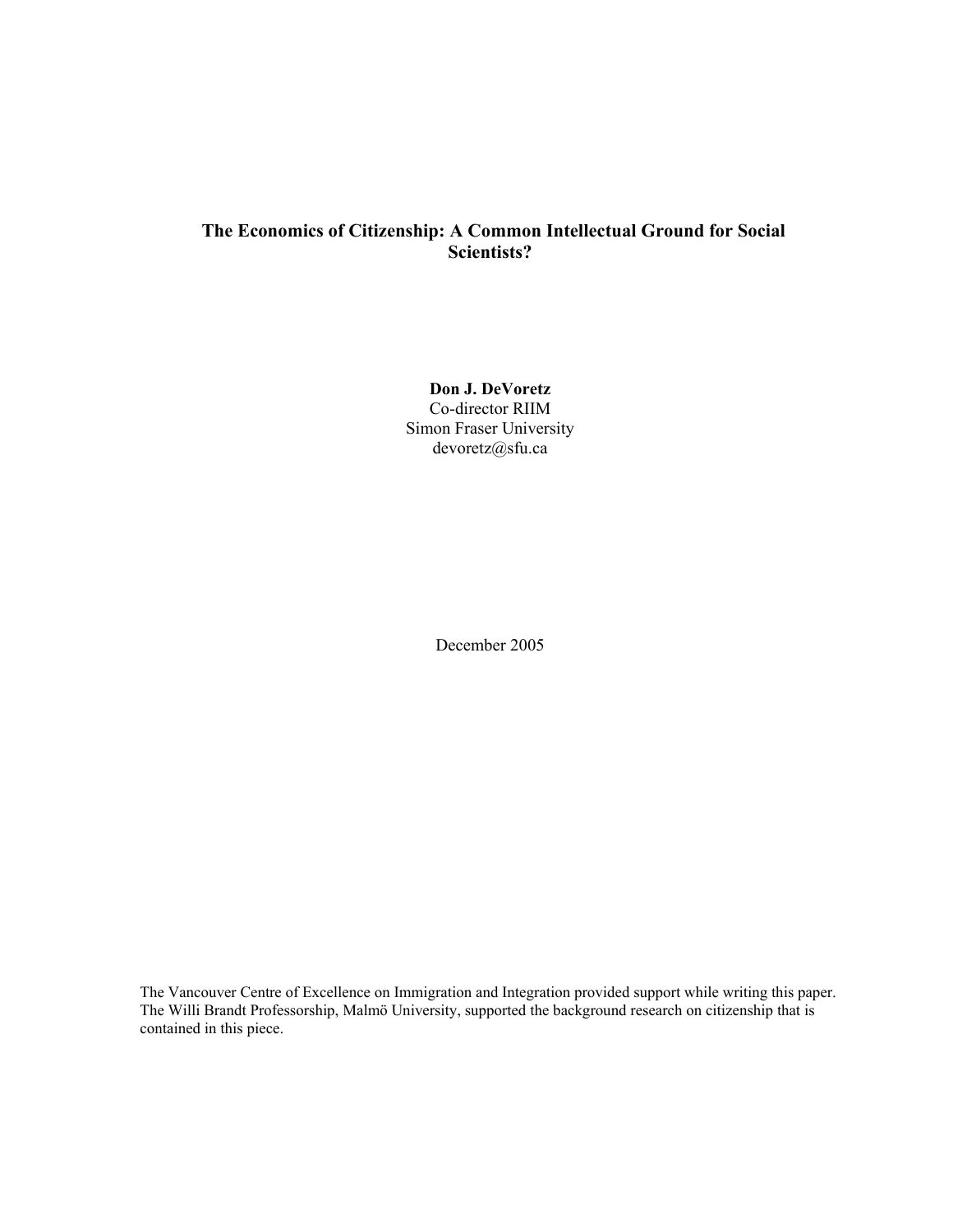**Abstract:** Economists studying the economic behavior of immigrants have tended to avoid serious interdisciplinary work. I argue that given a set of research questions, which lend themselves to a utility maximization framework with explicit testable hypotheses, an economist is now able to pursue true interdisciplinary work. I argue that the necessary if not sufficient ingredient for true economic collaborative research has been met in the field of citizenship acquisition by defining a set of questions with broad interests and support this position with a review of the existing empirical research.

**Keywords:** Immigration, Citizenship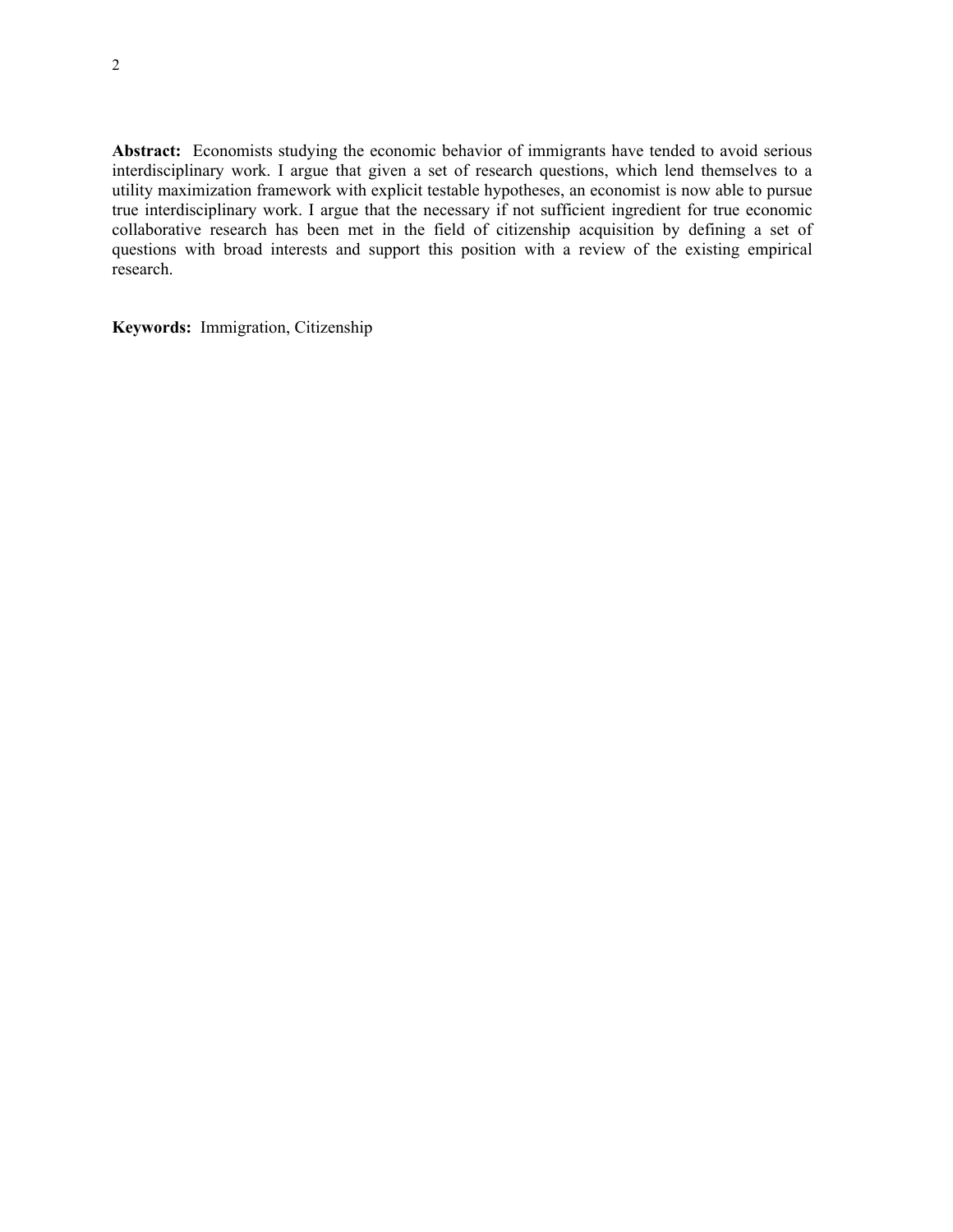## **Introduction**

l

Since 1996, the Metropolis Project in Canada has attempted to draw together multidisciplinary networks in Vancouver, Halifax, Toronto, Montreal and the Canadian Prairies to study the impact of recent immigrant arrivals on these cities.<sup>[1](#page-4-0)</sup> The central intellectual thrust of this largely successful project is that the process of immigrant integration can only be understood if economists, geographers, sociologists and other social scientists can find a common research agenda to explore.

 It is interesting to note that both financial and institutional structures were put into place to encouragemultidisciplinary research projects at the Vancouver Centre.<sup>2</sup> One clear lesson has emerged; economists have been largely unable to do serious collaborative work with other social scientists while studying immigration. The most telling example that clearly portrays the existence of these two solitudes, economists and other social scientists arose in the first three years of the monthly putative multidisciplinary seminars at the Vancouver Centre. In short, when economists gave a paper, only economists were in the audience, but when other social scientists gave a paper, there appeared a blending of social scientist including an occasional economist. Thus, the experiment of a multidisciplinary immigration seminar was, *de facto*, declared a failure by the economics group after three years. Now there exists a monthly economics seminar on immigration with a periodic more multidisciplinary seminar at a separate location.

What caused the failure of this earnest attempt? After all, major immigration journals publish work across a variety of fields to explain the integration process of immigrants.<sup>[3](#page-4-2)</sup> Moreover, why are economists so uniquely unable to collaborate with other social scientists in this field? One is tempted to use hubris as the primary explanatory tool but more substantive arguments may lie in the restrictive formal modeling structure that is inherent in the economics paradigm. Moreover, the advent of applied econometrics as a major investigative tool in the economics of immigration has tended to

<span id="page-4-0"></span><sup>&</sup>lt;sup>1</sup> The author is Co-director of RIIM the Vancouver Centre that consists of approximately 75 researchers drawn from economics, education, geography and other social sciences. See [www.riim.metropolis.net](http://www.riim.metropolis.net/) for a complete description of this multidisciplinary institute.

<span id="page-4-1"></span><sup>&</sup>lt;sup>2</sup> In particular, the Centre awards research grants on the basis of their degree of interdisciplinary content.

<span id="page-4-2"></span>For example, *International Migration Review* and *Journal of Immigration and Integration* offer interdisciplinary articles.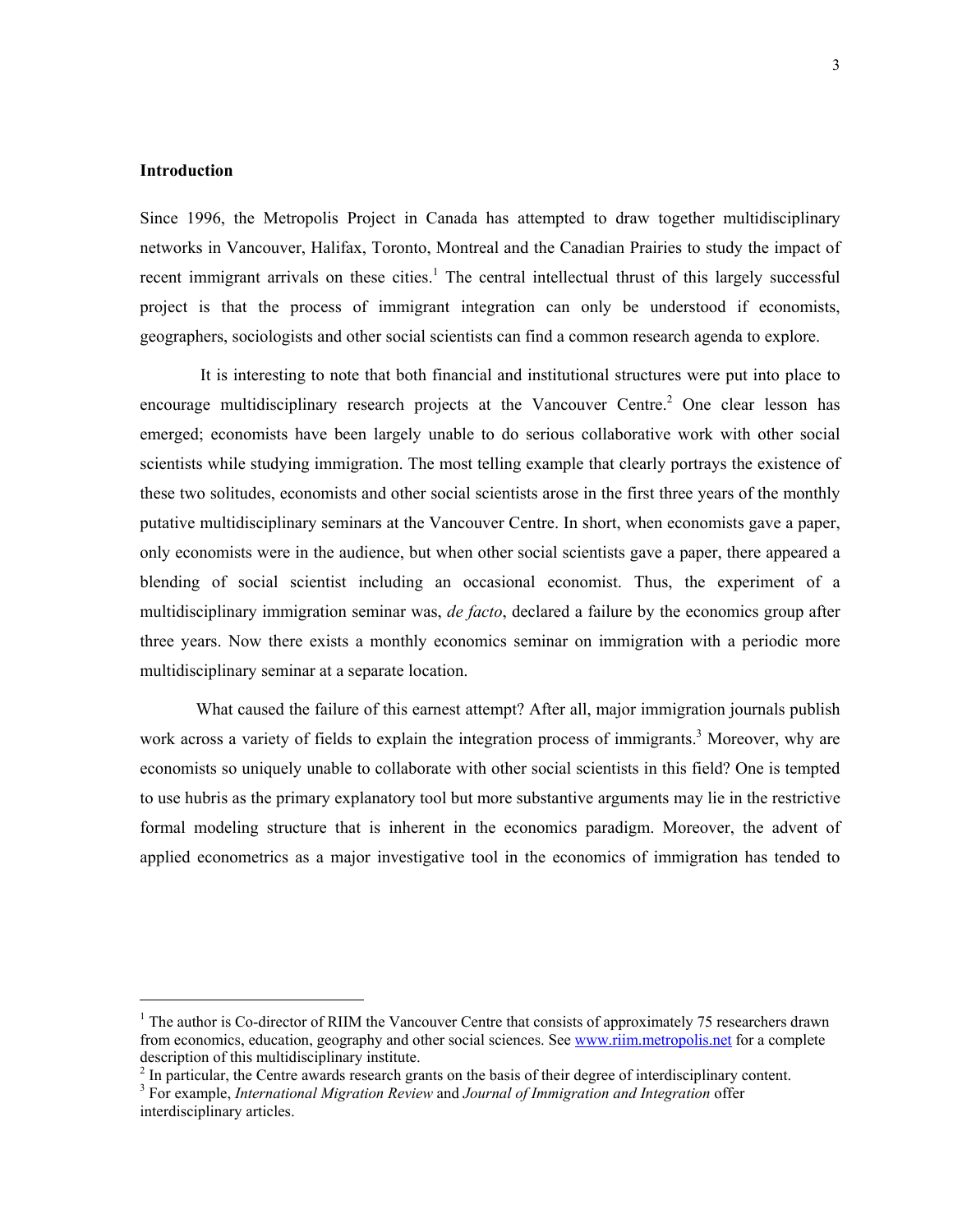isolate the economist's audience and also tempted economist's audience and also tempted economists to marginalize empirical work on immigration that does not involve substantial data sets.<sup>[4](#page-5-0)</sup>

The central thesis of this essay is that to expand an economist's horizon across two or more disciplines while researching the integration of immigrants requires positing a uniquely defined research question. In other words, the research question must lend itself to the economic paradigm of utility maximization, which in turn allows the derivation of hypotheses. These hypotheses in turn must be subjected to tests with the available large data sets to refute or support the hypotheses in question to satisfy the economist's curiosity.

However, the existence of a potentially cogent question embedded in a utility maximization framework is not sufficient to create true multidisciplinary work by an economist. The economist's model must also incorporate central features of the relevant political, social or geographical environment in his/her economic model to go beyond simple economic imperialism. There are several emerging topics or questions that readily lend themselves to economists meaningfully branching out, but this paper will focus on the emerging research in the economics of immigrant citizenship acquisition.<sup>5</sup>

Seminal work on this topic began under the aegis of the Willi Brandt Professorship at Malmö University in 2004 when an exploratory workshop brought together European and North American economists, sociologists, political scientists and an anthropologist. The aim of this workshop was to draw up a common set of research questions and an acceptable methodology to explore the motivation for immigrant citizenship acquisition. After ten paper presentations, the consensus of this group was that there did not exist a common methodology shared across all disciplines, especially economics. However, two broad questions emerged which piqued the interests of all participants. Namely, why do immigrants ascend to citizenship at differential rates, and what are the political, social and economic consequences of this ascension?

Thus, I argue that the necessary, if not sufficient, ingredient for true economic collaborative research has been met in the field of citizenship acquisition by defining a set of questions with broad interests across social science, which lends itself to a utility maximization framework.

<span id="page-5-0"></span> $\frac{1}{4}$ <sup>4</sup> At RIIM, economists as well as others have access to an administrative data base (IMDB) which contains records on over 4 million immigrants who arrived to Canada since 1981 including their yearly tax records. The existence of this data set alone has been a major inducement for economists to join RIIM.<br><sup>5</sup> The areas of immigrant health, education, language acquisition have a substantial body of economic literature

<span id="page-5-1"></span>to illustrate my point. See [http://www.riim.metropolis.net/frameset\\_e.html](http://www.riim.metropolis.net/frameset_e.html) for a sample of these attempts.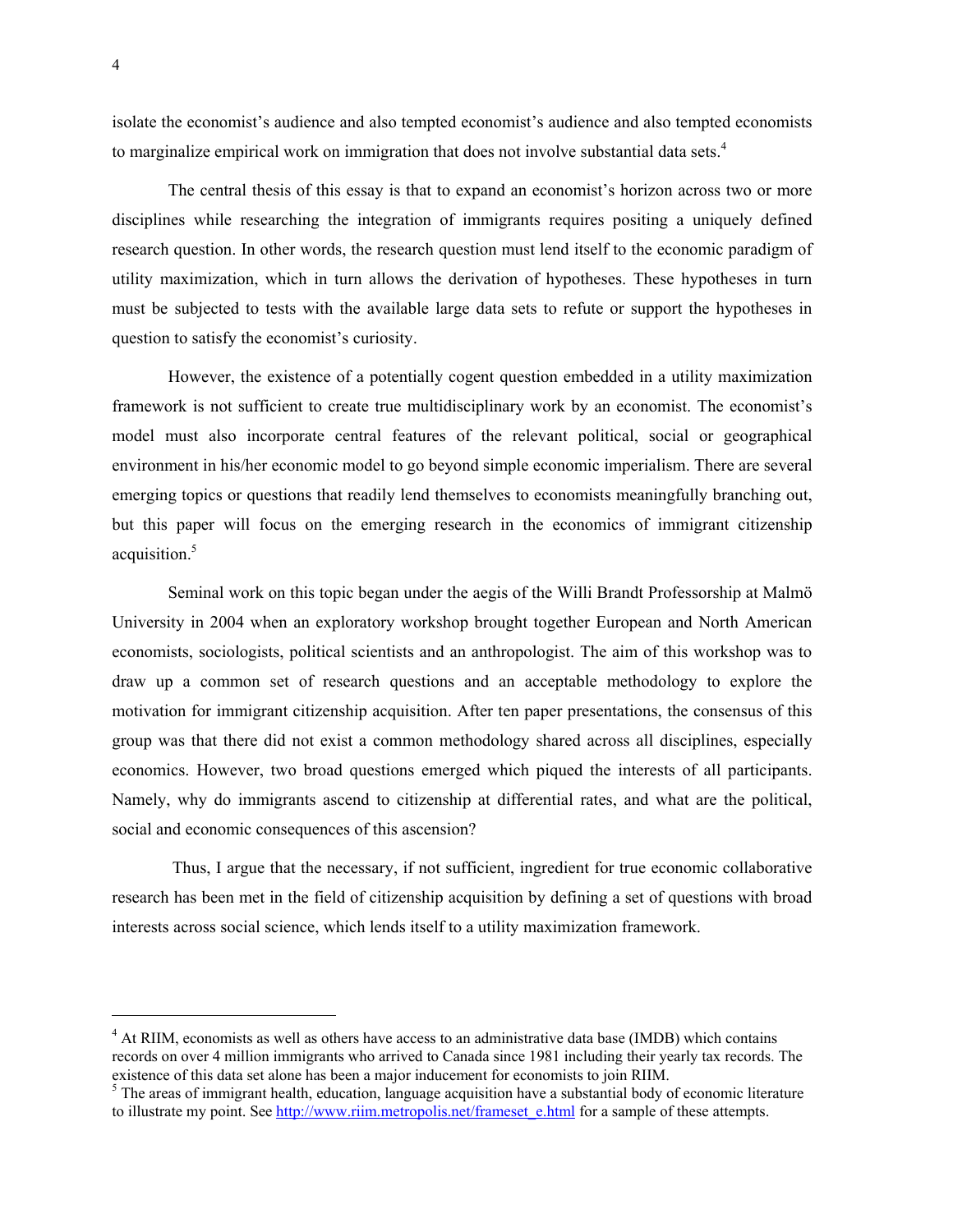To illustrate the evolution of the collaborative-based research, I develop a history of thought in the economics of citizenship acquisition below. The question of differential immigrant ascension to citizenship was first subjected to a collaborative analytical approach by a geographer and an economistin 2002.<sup>6</sup> Figure 1 below represents the essence of their multidisciplinary approach.

### **Literature Review**





Source: DeVoretz and Ma, 2002

The argument embedded in Figure 1 is that the citizenship ascension decision appears after the immigrant migrates across space from the sender country (A) to the entrepôt country (B). This entrepôt country is defined as an immigrant-receiving area that provides extensive subsidized human capital to recently arrived immigrants. Thus, the citizenship decision is embedded in a geographical space since the decision to become a citizen is made after time in the entrepôt country (B). This citizenship acquisition has further geographical implications since a new passport can facilitate further movement to (C) or the rest of the world (ROW). However, citizenship ascension can in turn reduce the probability of return movement to the sender country (A) if dual citizenship is not recognized by either country.

<span id="page-6-0"></span> $\frac{1}{6}$  $6$  See DeVoretz and Ma (2002).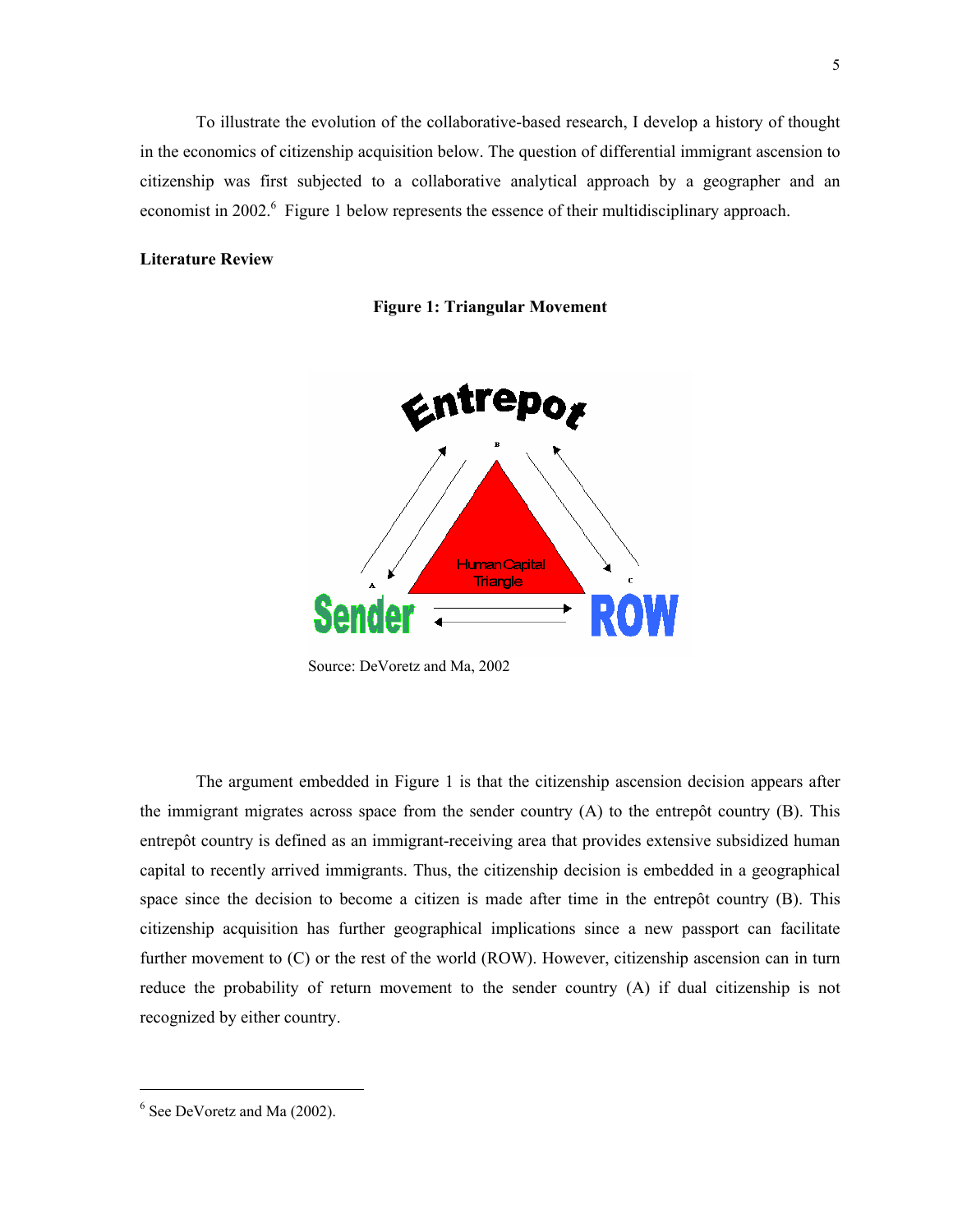Moreover, an immigrant who is risk averse and wants to invest in herself will leave country (A). In addition, while residing in the entrepôt country, forces appear which condition the immigrant's naturalization decision.<sup>[7](#page-7-0)</sup> In particular, the immigrant who chooses the entrepôt destination is argued to be risk averse and concerned with accumulating human capital. In this triangular model the entrepôt destination is distinguished from the ROW by the presence of private and public agents who provide subsidized human capital and free public goods (DeVoretz and Ma 2002). The subsidized provision of human capital includes language training, retraining for certification of credentials, extended welfare benefits and anticipated future social security benefits as well as subsidized formal educations. Moreover, with little or no waiting period, the entrepôt country provides three public goods to immigrants: family reunification privileges, citizenship and a passport and near visa-free travel.

On the other hand, the ROW is defined as a set of countries (e.g. USA) where the immigrant receives no subsidized human capital and must wait an extended time period to obtain public goods, and hence this environment attracts risk-taking immigrants.<sup>[8](#page-7-1)</sup>

Given the provision of subsidized human capital benefits, it is argued by DeVoretz and Ma (2002) that the risk-averse immigrant will rationally choose the entrepôt destination or the ROW and then refrain from or ascend to citizenship. However, ascension to citizenship in an entrepôt destination will only occur if, at a later stage, a secondary calculation reveals that the costs of ascending to citizenship are less than the benefits.

What are these costs of immigrant ascension to citizenship? The major cost arises in the absence of mutually recognized dual citizenship policy by both the sending and receiving countries since under these conditions immigrant ascension to citizenship in the entrepôt country reduces or eliminates future access to the sending country's labour market. The economic benefits to immigrant citizenship ascension are argued to include greater access to both the entrepôt's labour market and all labour markets accessible by the immigrant via the newly acquired passport from the entrepôt country.

Several major predictions now appear under this triangular model with a combined geographical time-space dimension and an embedded individual utility maximizing decision process to determine citizenship ascension. These include immigrant self-selection with risk-averse

<span id="page-7-0"></span><sup>-&</sup>lt;br>7  $\frac{7}{1}$  See Bo (2005) for a theoretically derived set of conditions to move and stay or leave country B with or without citizenship acquisition. 8

<span id="page-7-1"></span><sup>&</sup>lt;sup>8</sup> The ROW is characterized by no public goods provision to immigrants as well as a non-progressive income tax structure, thus attracting risk-taking immigrants who shun public services and desire untaxed income.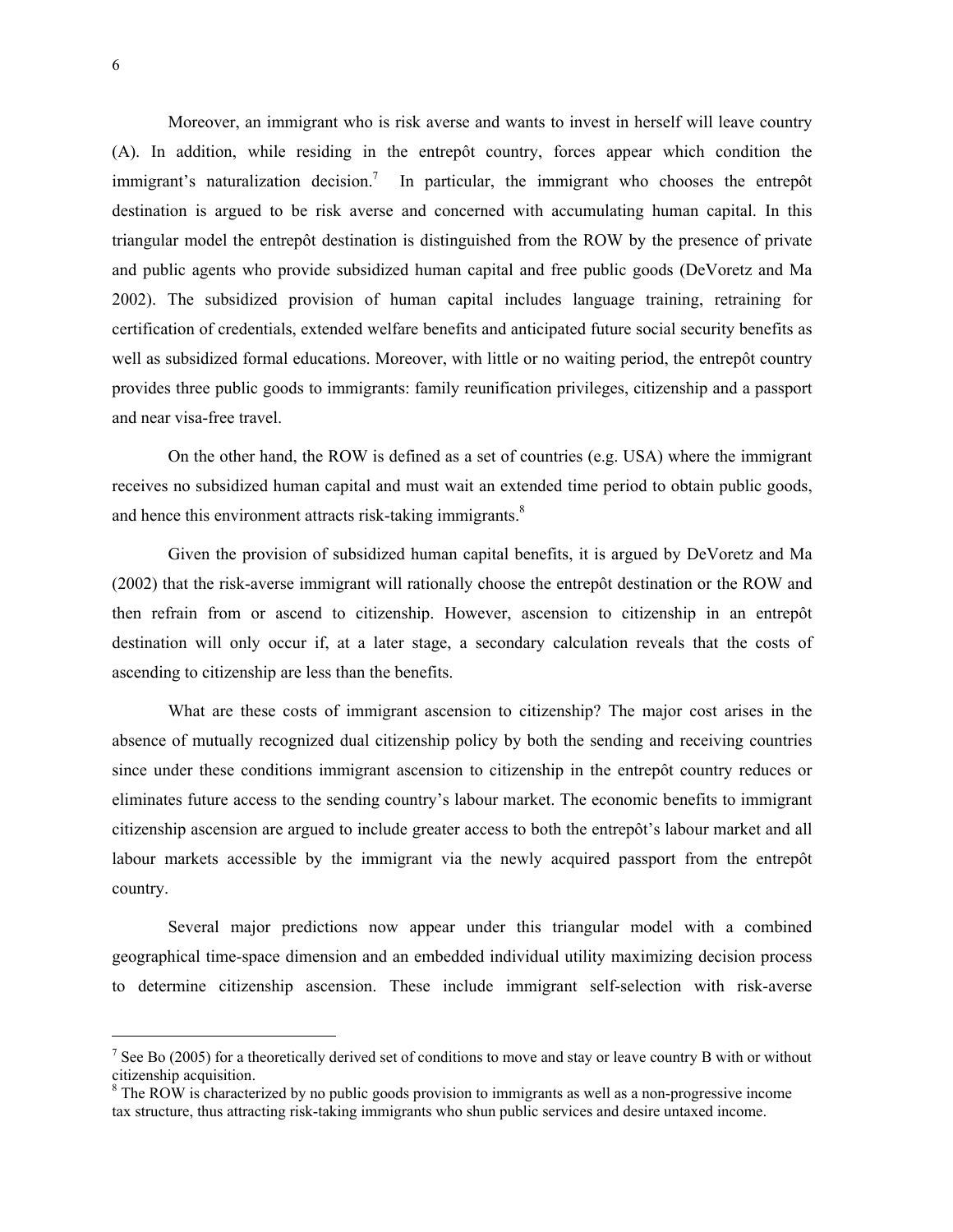immigrants choosing country B and risk takers moving directly to country C. In addition, once an immigrant chooses the entrepôt country B, ascension to citizenship will primarily occur for those immigrants who will enjoy mutual dual citizenship recognition and have, while in residence, accumulated substantial subsidized human capital. Moreover, given this human capital acquisition and a wider geographical labour market after naturalization, then it is predicted that ascension to citizenship will yield higher incomes to naturalized citizens.

In sum, this triangular model predicts that more risk adverse immigrants will choose the entrepôt country, and them some will selectively ascend to citizenship and reap economic rewards from naturalization.

Prior to the advent of the triangular model, the extant economic literature concentrated on only one aspect of the immigrant citizenship question that pertained to the economic impact. The work by Bratsberg *et al.* (2002) illustrates this point when they choose to investigate the earnings and employment prospects of citizens and non-citizens in the United States labour market. They found that selected groups of United States immigrants received an economic reward from immigrant ascension.<sup>[9](#page-8-0)</sup> This labour market impact approach in the economics literature has been replicated by many authors in a variety of contexts. Both Scott (1999) and Bevelander (2000) argue that the impact of citizenship acquisition in the Swedish context is negative as labour market participation is diminished after naturalization. Pivnenko and DeVoretz (2004) argue that Ukrainian immigrants resident in either the United States or Canada earn an income premium after citizenship acquisition in either country. In fact, the earned premium is so large for Ukrainians that their lifetime earnings exceed the native-born averages in either country. The conclusion to be drawn from this selective review is that there exists a modern day literature in the economics realm that addresses one-half of the questions appearing in the immigrant-citizenship research nexus.

There exists a second and separate branch of literature on the naturalization process which has been until very recently addressed by non-economists. This literature addresses the prior question of why immigrants ascend to citizenship at differential rates. The primary example of this literature is owing to Yang (1994) who focuses on the conditioners of immigrant ascension to citizenship by providing a lifecycle model with contains demographic, economic and political variables. Yang's model, whilst identifying the importance of dual citizenship, home ownership, age and gender to explain United States immigrant citizenship acquisition on an *ad hoc* basis, in the absence of a formal model that motivates immigrant citizenship ascension, he provides often a weak rationale and

l

<span id="page-8-0"></span><sup>&</sup>lt;sup>9</sup> Chiswick (1978) dissents from this finding when he argues that after controlling for a variety of factors citizenship acquisition did not improve the earnings prospects of United States immigrants.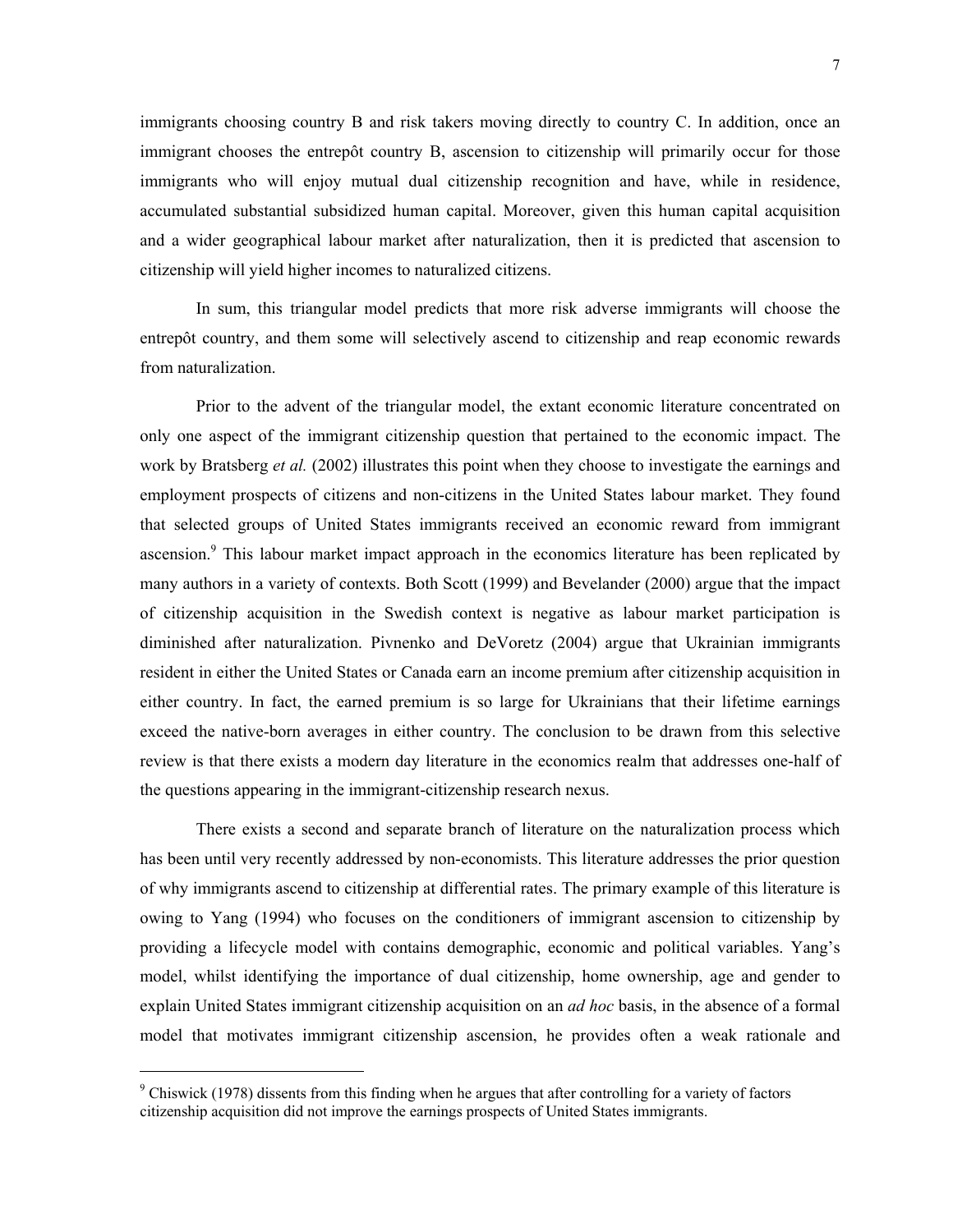ambiguous arguments on the direction of the effects of the cited variables to buttress his findings. Mata (1999) repeats this methodological *ad hoc* approach (i.e. no model) when he confronts the question of Canadian immigrant naturalization with a vector analysis to isolate the relative contribution of economic and non-economic forces in determining take up rates of citizenship. Mata concludes that there exists no economic argument to support immigrant naturalization and that noneconomic forces are more significant. Bloemraad (2000) again addresses the question of Canadian immigrant naturalization and highlights the importance of the dual citizenship option that is open to some immigrants, which significantly affects naturalization. Thus, the conclusion to be drawn from this separate body of literature is that ascension decision, when researched in isolation from the impact decision, leaves a minor role for economic determinants or begs for a more rigorous model construction with a cross-disciplinary component.

One of the core methodological paradigms of economics is the general equilibrium nature of economic decisions. In other words, utility-maximizing decisions made in one market often have impacts in a second market. Moreover, the impact in the second market may induce a feedback effect on the first market. This is the key insight that allows a resourceful economist to merge the immigrant ascension question to the economic impact question and to create a common ground for which economic, geographic, political and social arguments can explain the immigrant-citizenship question.

There is even a more profound insight common, but not exclusive, to the economic paradigm that necessitates the merging of the ascension and impact effects of immigrant naturalization. In short, the decision to ascend and the economic impact may be endogenous (DeVoretz and Pivenko 2004). To wit, the choice of ascending to citizenship may not be independent from the economic impact of citizenship acquisition in the labour market and vice-versa. In other words, if you expect to earn a premium from citizenship you may invest in yourself in anticipation of citizenship by acquiring more education and linguistic skills, which simultaneously affect your decision to become a citizen.

In sum, economic methodology strongly supports the merging of the ascension and impact dimensions of citizenship acquisition. Thus a common ground has emerged in which economists can work with other disciplines on both questions that heretofore were addressed in isolation.

#### **Some Stylized Facts**

Barry Chiswick (1978) in his seminal work on immigrant earnings posited the concept of the *catchup* in the race to close the earnings gap between immigrants and native-born in the United States. Central to this concept of the catch-up is that immigrants enter the economy at a disadvantage since they lack specific human capital as well as language skills and knowledge of the labour market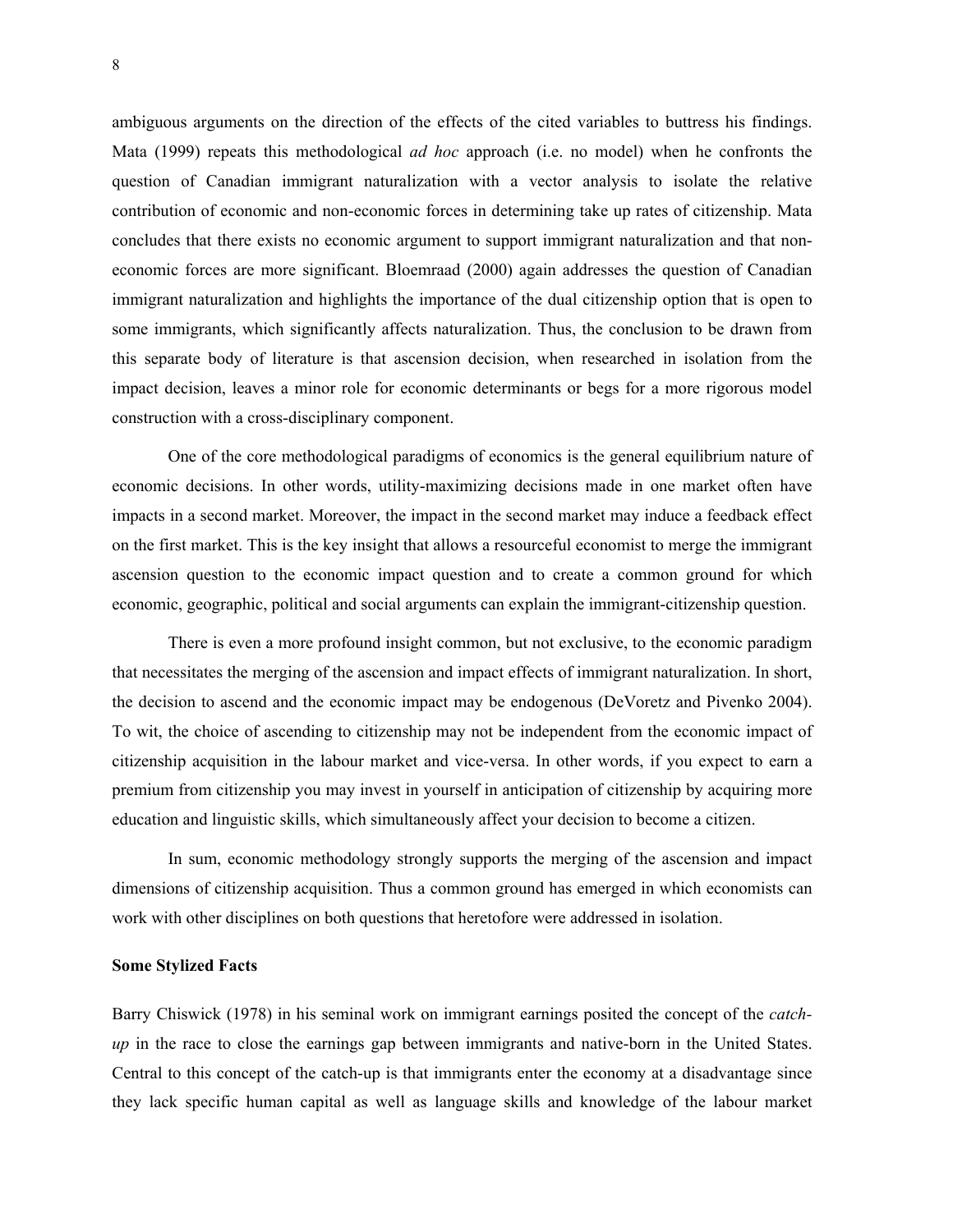(general human capital) upon entry. This gap will dissipate with time and greater human capital acquisition. After 10-15 years, the foreign born and Canadian born should have equal earnings. Thereafter, the double self-selection inherent in the immigration process would assure that within each skill cohort the representative foreign-born worker would outperform a native-born worker.<sup>10</sup>

Figure 2 depicts the optimistic and pessimistic views of the earnings "catch-up" model. Immigrants upon entry earn considerably less until X as they must accumulate specific human capital to "catch-up" to their native-born cohort's earnings. In the optimistic case with no labour market impediments and considerable human capital investment immigrants "catch-up" and then outperform their earnings cohort given their superior unobservable endowments (e.g. intelligence, energy) owing to their self-selection. In the pessimistic case immigrants either are unable or choose not to accumulate human capital and never achieve a "catch-up' point.





<span id="page-10-0"></span><sup>&</sup>lt;sup>10</sup> Double selection occurs since the immigrant selects to move in the first stage and in the second stage the receiving country selects or rejects this immigrant arrival. With an explicit point system to evaluate some immigrants such as in Canada and Australia the principal applicant would be closely screened for her potential labour market performance and hence doubly selected.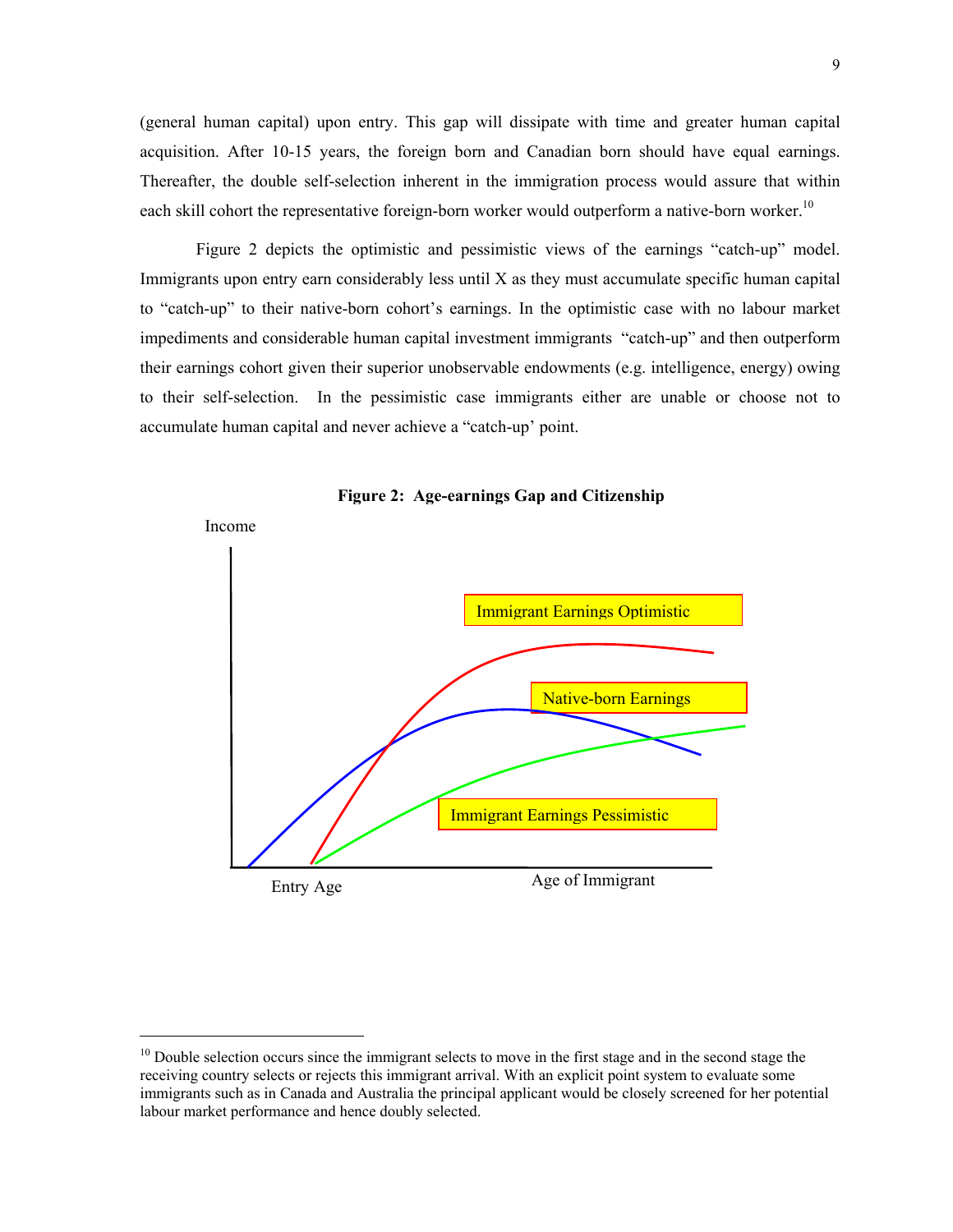However, Chiswick argues that naturalization does not affect this earnings catch-up since any observed *citizenship effect* is simply owing to years of residence whilst awaiting citizenship eligibility. A rebuttal to this argument, which is consistent with the Chiswickian view that human capital accumulation hastens the catch-up point, would be that becoming a citizen involves further human capital accumulation that would not appear for those immigrants who choose not to be naturalized (DeVoretz and Pivnenko 2006)

What would be the economic motivation for the immigrant citizenship candidate to acquire extra human capital when contemplating citizenship? First, the immigrant citizenship candidate has observed greater occupation mobility and earnings for past-naturalized immigrants (Bratsberg *et al.* 2002). Under these circumstances, with greater labour market opportunities after citizenship acquisition, the rational immigrant would accumulate more human capital to exploit this advantage if s/he had decided in advance (during the 3-5 year waiting period) to ascend to citizenship. In other words, naturalized citizens self select into citizenship based upon the economic benefits derived from acquiring citizenship.<sup>11</sup> Thus, those who judge themselves most able to take advantage of naturalization will invest more than those who are less able to take advantage of the opportunities arising from citizenship.

If this self-selection argument is correct, we should observe in an uncontrolled nature that moving into citizenship should be correlated with higher earnings and greater human capital acquisition for those who choose to naturalize as opposed to those who do not. Below I present several examples of the dramatic earnings changes and employment effects in the recent Canadian context for immigrants from alternative sending regions.

DeVoretz and Pivnenko (2006) first reported in the Canadian case that the act of acquiring citizenship resulted in an upward shift in the naturalized immigrant's earnings. Figures 3 and 4 illustrate the citizenship effect on earnings for pairs of old (British and United States) and new (Chinese and Indian) vintages of Canadian immigrants.

<span id="page-11-0"></span> $<sup>11</sup>$  Clearly, refugees are exempt from this economic argument since many refugees can not return and</sup> naturalization is often a foregone conclusion.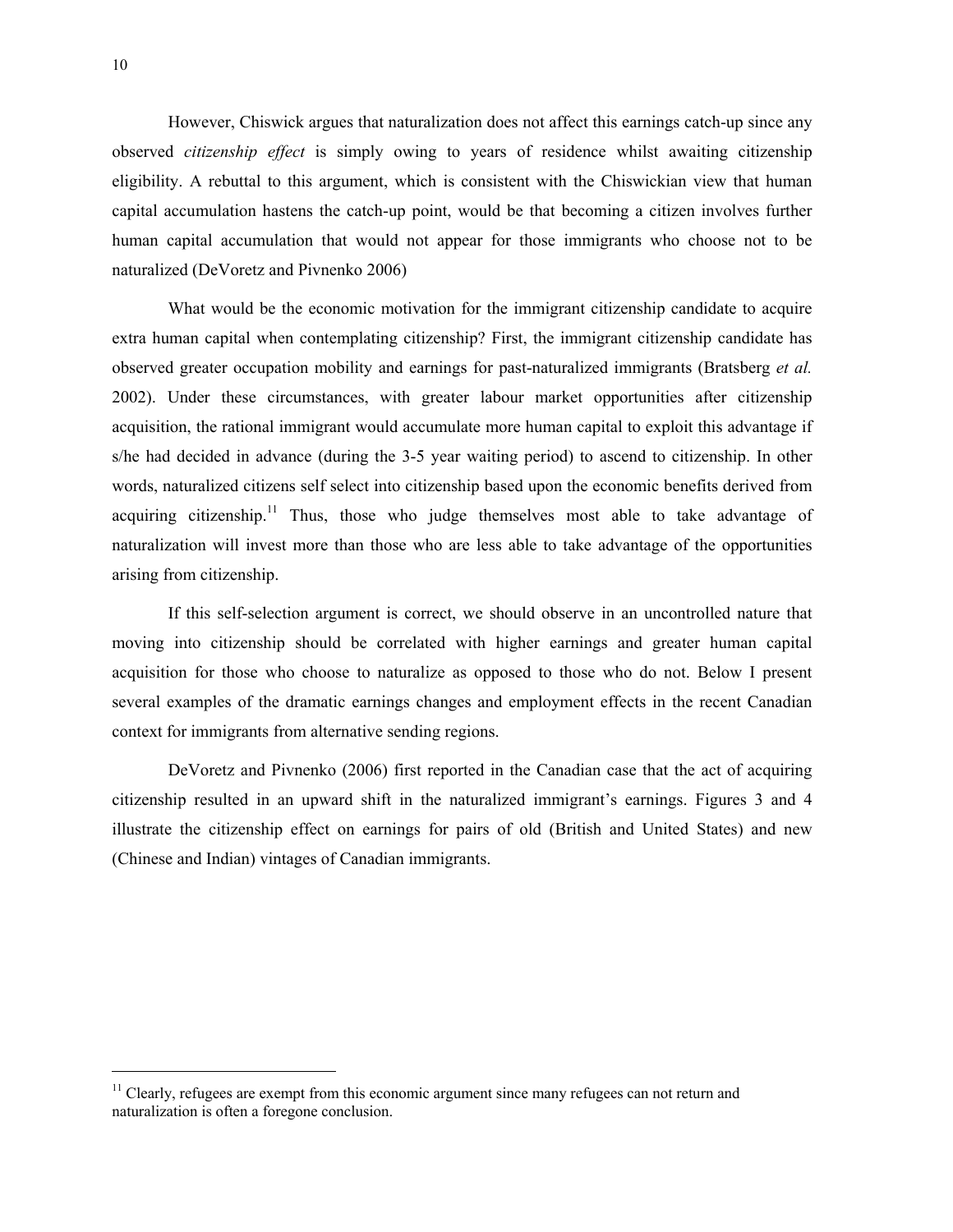Figure 3 indicates sizable citizenship effects for both the Chinese and the British. However, the citizenship effect on Chinese earnings is larger. The Canadian-born age earnings functions are reported as a reference point (CB), and further highlight the citizenship effect on earnings. As noted a Chinese immigrant experiences a substantial earnings disadvantage upon arrival, but by becoming a citizen augments his/her earnings rise such as to nearly equal that of the Canadian-born. The observed citizenship effect on British immigrant earnings is smaller but sufficient to make these immigrants "overachievers." In other words, without citizenship British immigrants do not suffer an initial earnings disadvantage relative to the Canadian-born. However after obtaining citizenship British immigrants become "overachievers" and earn more than the Canadian-born.



*Source: Authors' calculations from 1991, 1996 and 2001 Census of Canada*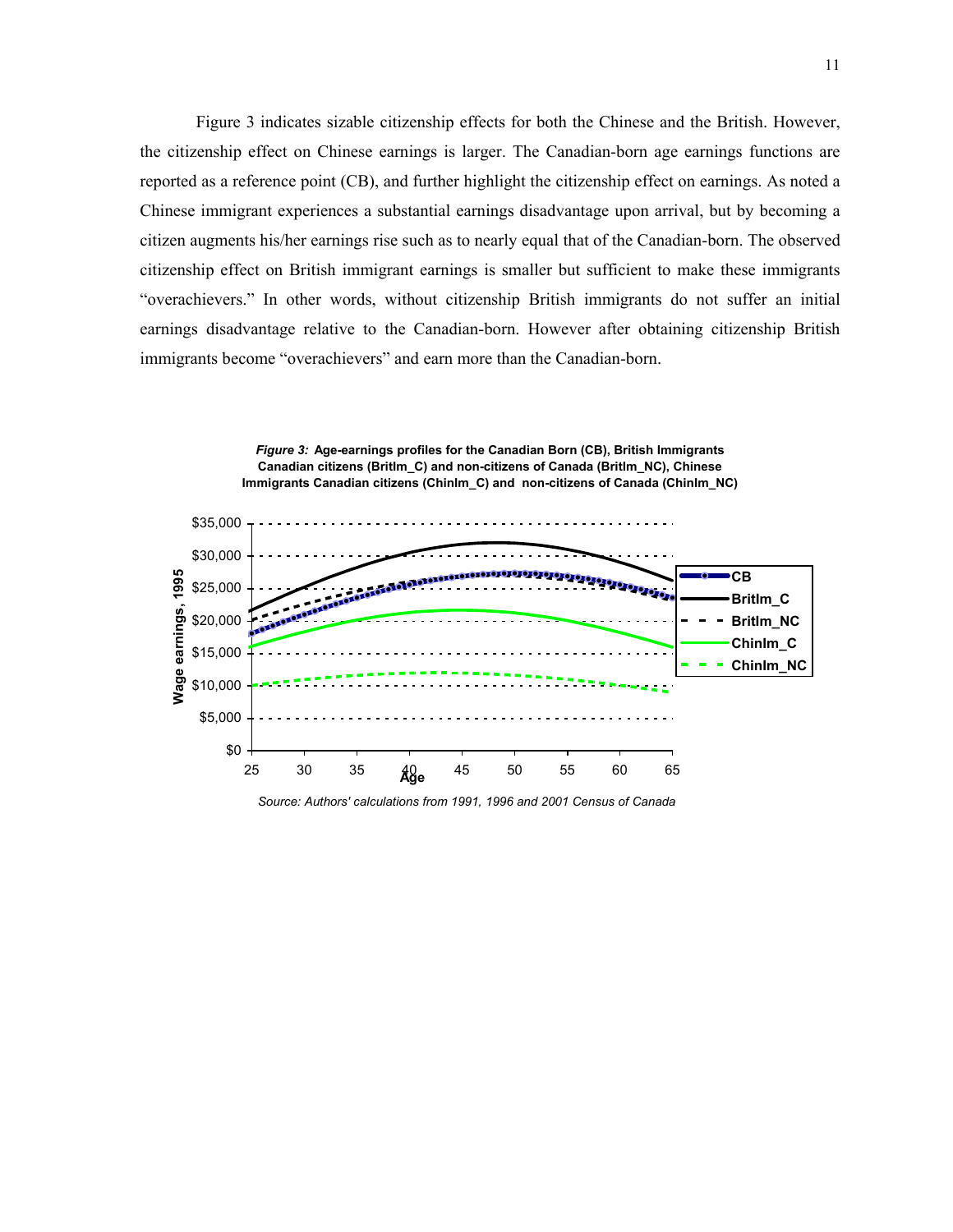Figure 4 portrays a similar effect when we pair the earnings performance for the United States and Indian immigrants. Citizenship status grants United States immigrants a slight lifetime earnings premium relative to the Canadian-born. There is once again a substantial boast in the earnings of Indian immigrants from citizenship acquisition, such that Indians nearly overtake the earnings of the Canadian-born at age 45.



*Source: Authors' calculations from 1991, 1996 and 2001 Census of Canada*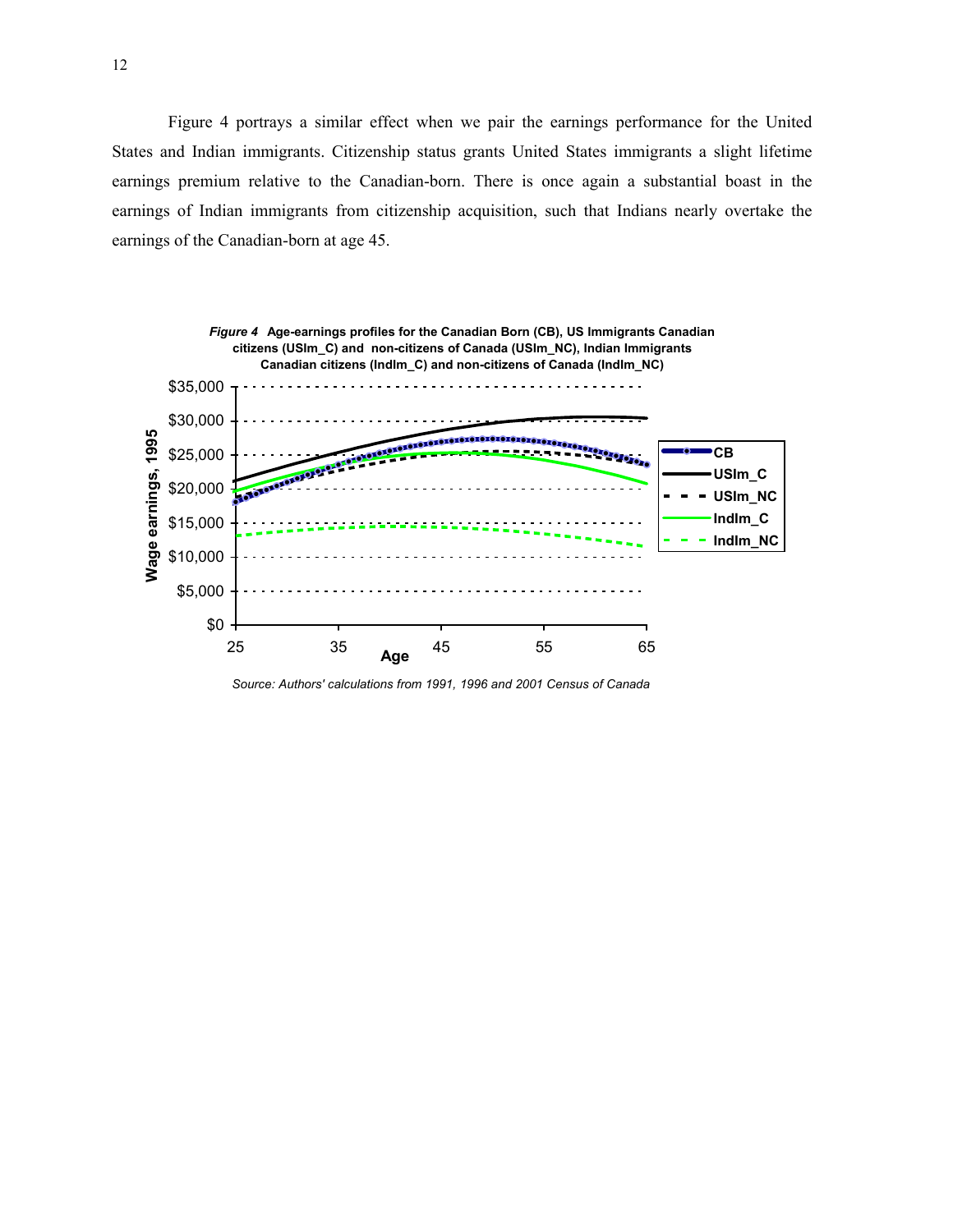Figure 5 repeats the citizenship acquisition effect in terms of Canadian employment rates in 2001. In the employment context the citizenship effect unambiguously raises the employment rates for naturalized Chinese immigrants. In fact naturalized Chinese immigrants often approach the Canadian-born employment rates over the lifecycle. However, the employment outcomes for naturalized citizens from United Kingdom are mixed between the crucial ages of 25 to 45 as sometimes (aged 35-45) non-citizens have a greater employment rate than naturalized United Kingdom immigrants.



Given this Canadian example of the observed economic impacts derived from Canadian citizenship, I now turn to an economic-demographic model, which will predict differential rates of immigrant citizenship ascension in alternative host countries and explain this rise in earnings.<sup>[12](#page-14-0)</sup>

#### **Theory: Costs and Benefits of Ascending to Citizenship**

The economic problem that immigrants face is to choose a state: citizenship or non-citizenship, which maximizes their income net of citizenship ascension cost given their human capital stock.

<span id="page-14-0"></span><sup>&</sup>lt;sup>12</sup> I should note that the studies cited above also indicate impacts on employment, job choice and use of public services after immigrant naturalization.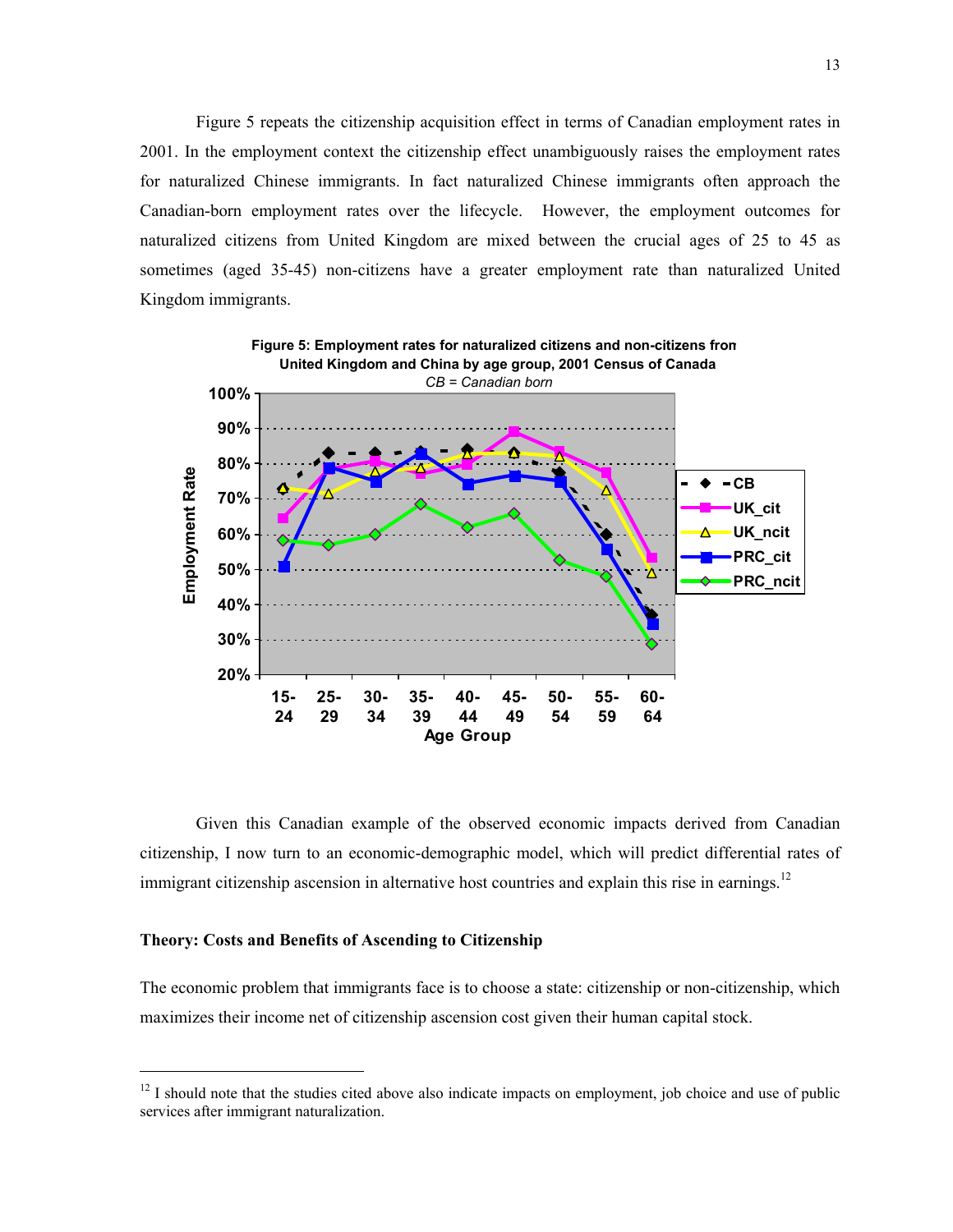Both the acquisition of subsidized human capital and the prospects of receiving a free public good (a passport) will increase the probability that this immigrant will ascend to citizenship, if the expected earnings stream in the host country – net of costs – exceeds the option of returning home. The latter result is an outcome of an assumption that the sending country (e.g. China) does not recognize dual citizenship, and would prohibit return migration as a naturalized citizen of the host country.

In the absence of mutual recognition of dual citizenship by both Canada and the sending country, the major cost of ascending to Canadian citizenship is the loss of home country citizenship. This implies:

- no access to the home country labour market;
- the possible loss of the right to hold land, or the requirement to pay higher land taxes
- loss of entitlement to home country public services, such as subsidized education for children;
- curtailing of social benefits in home country.

Application fees and any foregone income arising from continued residence in Canada to fulfill citizenship requirements add to the costs of ascending to citizenship.

On the other hand, the benefits from Canadian citizenship include:

- access to the federal government labour market;
- potential access to merged labour markets (e.g. NAFTA or EU);
- any wage premium paid by private employers to citizens;
- a host country passport with its implied visa waivers, which lead to greater worldwide mobility.

If this cost-benefit framework holds, then rates of ascension to citizenship are a positive function of the immigrant's age, years in the host country, skilled occupational status. Furthermore, home ownership, marital status and presence of children increase the costs of return migration and thus raise the incentive to naturalize. In addition, the greater the immigrant's earned income in the host country, the greater the probability of later ascending to citizenship.

In sum, human capital characteristics plus immigrant source country characteristics (level of development, dual citizenship recognition and portability of home citizenship) should be incorporated in an economic model of citizenship acquisition.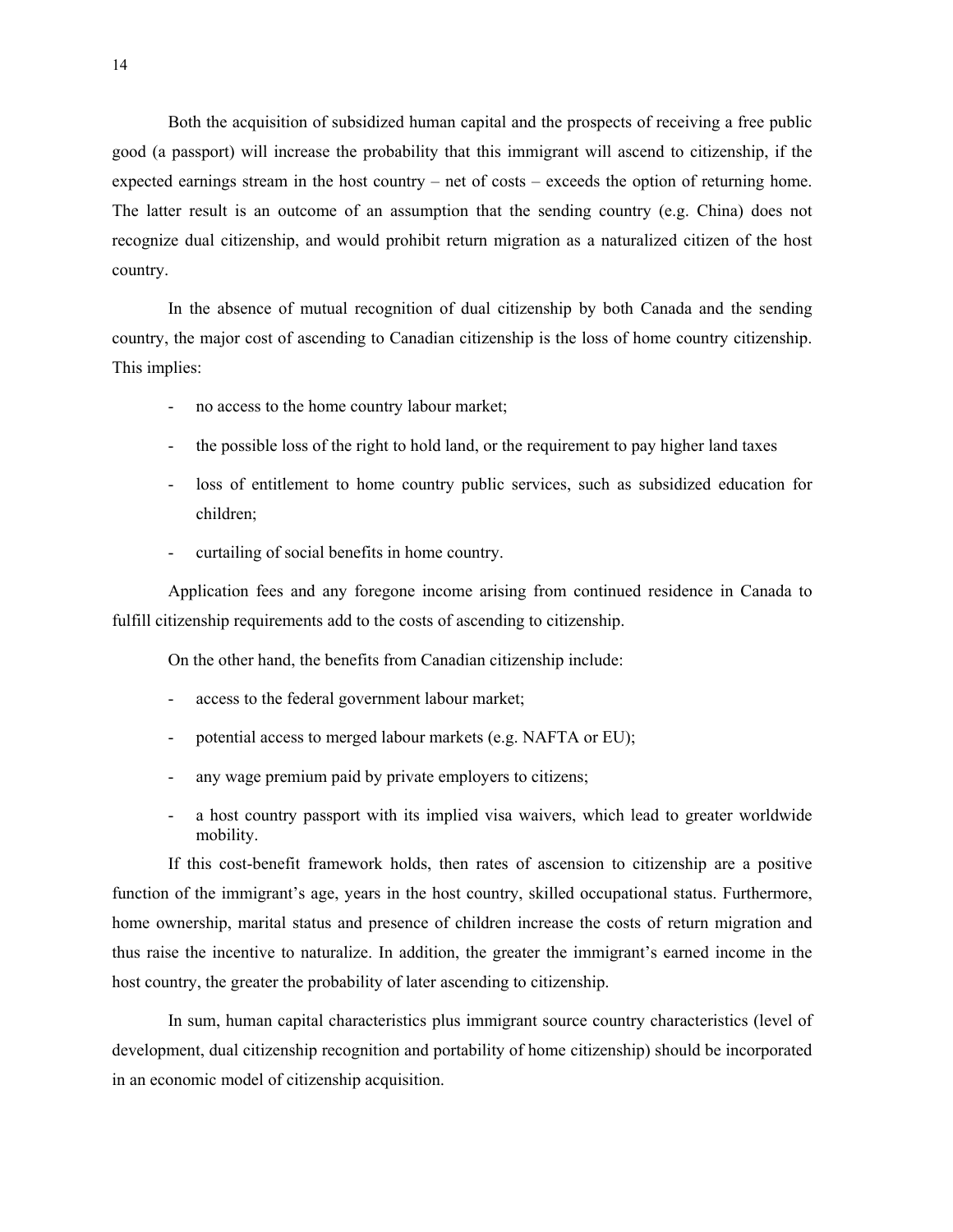#### **Some Empirical Evidence**

The typical immigration citizenship ascension model takes the form of logistic function  

$$
P(Y_i = 1 | X_i) = \frac{\exp(X_i \beta)}{1 + \exp(X_i \beta)}
$$
 where  $P(Y_i = 1 | X_i)$  is a probability of observing a citizen in our

immigrant sample conditioned on vector of explanatory variables  $X_i$  which includes individual attributes and the socio-economic context variables which, as we discussed earlier, which may influence the naturalization decision. The vector of parameters is estimated by the Maximum Likelihood Method.

In Table 1 I report the results for the Canadian case of citizenship ascension for a sample drawn from Canada's major immigrant-sending countries. The maximum likelihood estimates of the logistic model yield a curvilinear relationship between age and naturalization rate. The fact that the rate of ascension is increasing in age but at decreasing rate is consistent with our human capital view on the naturalization decision. In other words, the younger in age at naturalization, the greater lifetime benefits an immigrant can expect to accrue from the new citizenship status and hence the greater the log odds of naturalization.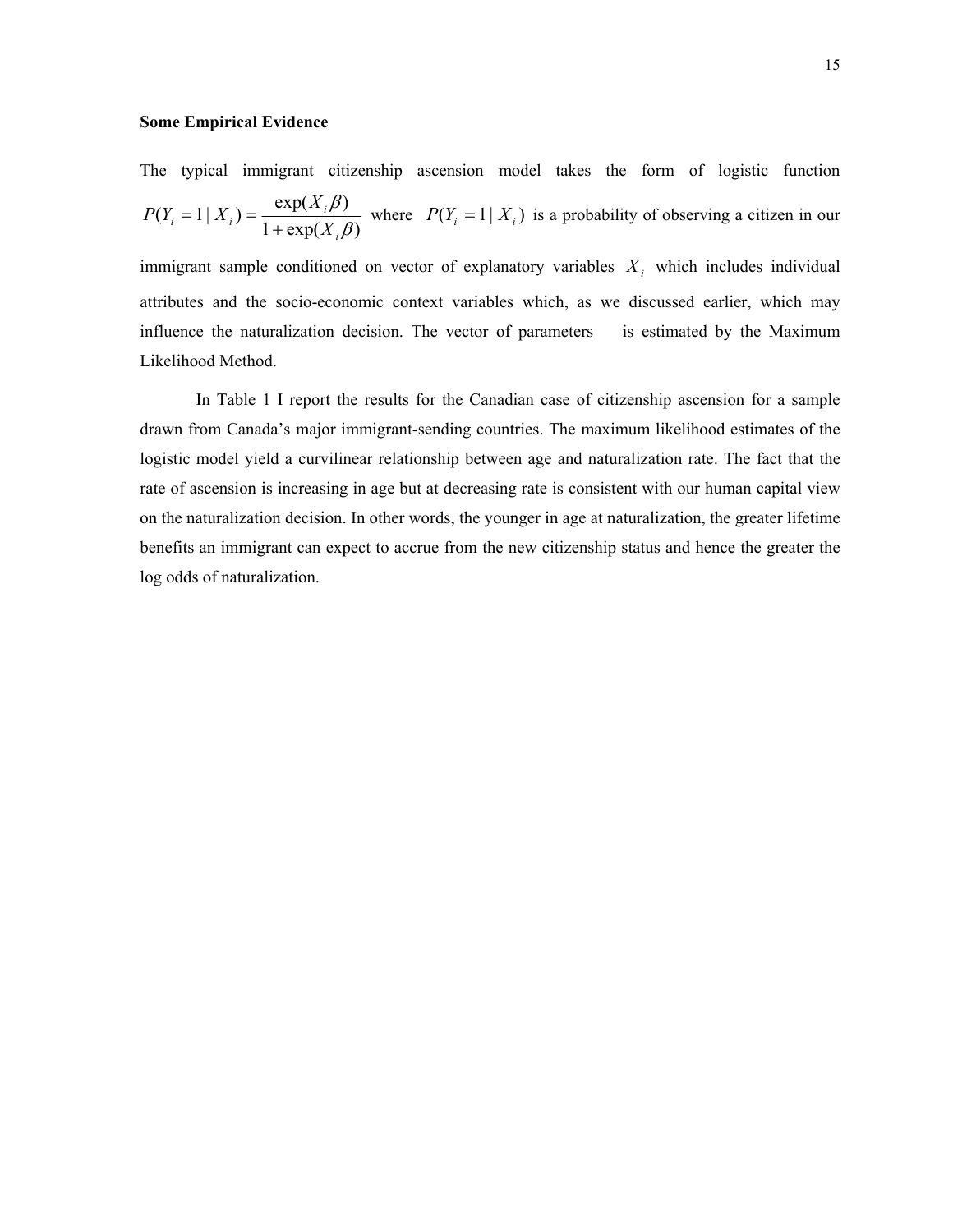|                        | Coeff.     | b/St.Er.  | P[ Z >z]                  | Mean of X  | Elasticity  |
|------------------------|------------|-----------|---------------------------|------------|-------------|
| Constant               | 0.019187   | 0.164     | 0.8699                    |            |             |
| <b>AGEP</b>            | 0.007346   | 1.399     | 0.1617                    | 45.88071   | 0.055009    |
| <b>AGESQ</b>           | $-0.00011$ | $-1.843$  | 0.0654                    | 2222.033   | $-0.03937$  |
| <b>YSIM</b>            | 0.080457   | 74.192    | $\theta$                  | 24.54317   | 0.322278    |
| YIPOST75               | 0.01155    | 0.295     | 0.7682                    | 0.347505   | 0.000654    |
| P75 YSIM               | 0.021916   | 9.573     | 0                         | 4.296566   | 0.015368    |
| <b>TYS</b>             | $-0.00023$ | $-7.85$   | $\Omega$                  | $-57.6105$ | 0.002147    |
| <b>FEMALE</b>          | $-0.10292$ | $-7.272$  | 0                         | 0.510275   | $-0.00857$  |
| <b>PRO</b>             | 0.279808   | 14.964    | 0                         | 0.220901   | 0.00957     |
| <b>SKL</b>             | 0.1378     | 7.978     | 0                         | 0.244092   | 0.005361    |
| <b>LNTINC</b>          | 0.00012    | 4.106     | 0                         | $-42.07$   | $-0.00082$  |
| <b>HOWN</b>            | 0.192035   | 12.01     | $\theta$                  | 0.777668   | 0.02526     |
| <b>DUAL</b>            | $-0.19443$ | $-9.606$  | 0                         | 0.601698   | $-0.01885$  |
| <b>CMA</b>             | 0.211616   | 11.696    | 0                         | 0.834479   | 0.030215    |
| <b>OECD</b>            | $-1.25681$ | $-52.936$ | 0                         | 0.647082   | $-0.11868$  |
| Number of observations |            | 154458    | Log likelihood function   |            | $-68474.07$ |
| Chi squared            |            | 15186.62  | Restricted log likelihood |            | $-76067.38$ |

**Table 1. Model of probability of acquiring Canadian Citizenship: Immigrants from all countries**

Notes: Logistic regression: dependent variable CTZN

*Source: Authors' calculations from 1991, 1996 and 2001 Censuses of Canada*

Years since immigration (YSM) positively and significantly influenced the log odds of ascending to Canadian citizenship. As expected, the period dummy (YIPOST75) which reflected Canada's change in immigrant source region from originally European sources (pre-1975) to non-European (post-1975) had a positive but statistically insignificant effect on naturalization rates. Contrary to expectations the immigrant's total years of schooling (TYS) had a small and negatively signed effect on the immigrant's propensity to naturalize. The significantly negative coefficient for the gender dummy (FEMALE) suggests that males are more likely to ascend to Canadian citizenship, which supports Yang's (1994) findings.

The estimates in Table 1 also illustrate the role of economic assimilation in the naturalization decision. Home ownership (HOWN) and the logarithm of total income (LNTINC) are significant conditioners and yield the predicted positive signs. Also, a higher occupational status (PRO – professional, SKL – skilled) yields a strong positive relationship with the rate of naturalization.

Where the immigrant lived in Canada proves important since the Census metropolitan area indicator (CMA), is strong and positively signed. This outcome supports the idea that living in urban environment fosters immigrant naturalization. The significant negative coefficient for the OECD dummy indicates that the immigrant's source country level of development is an important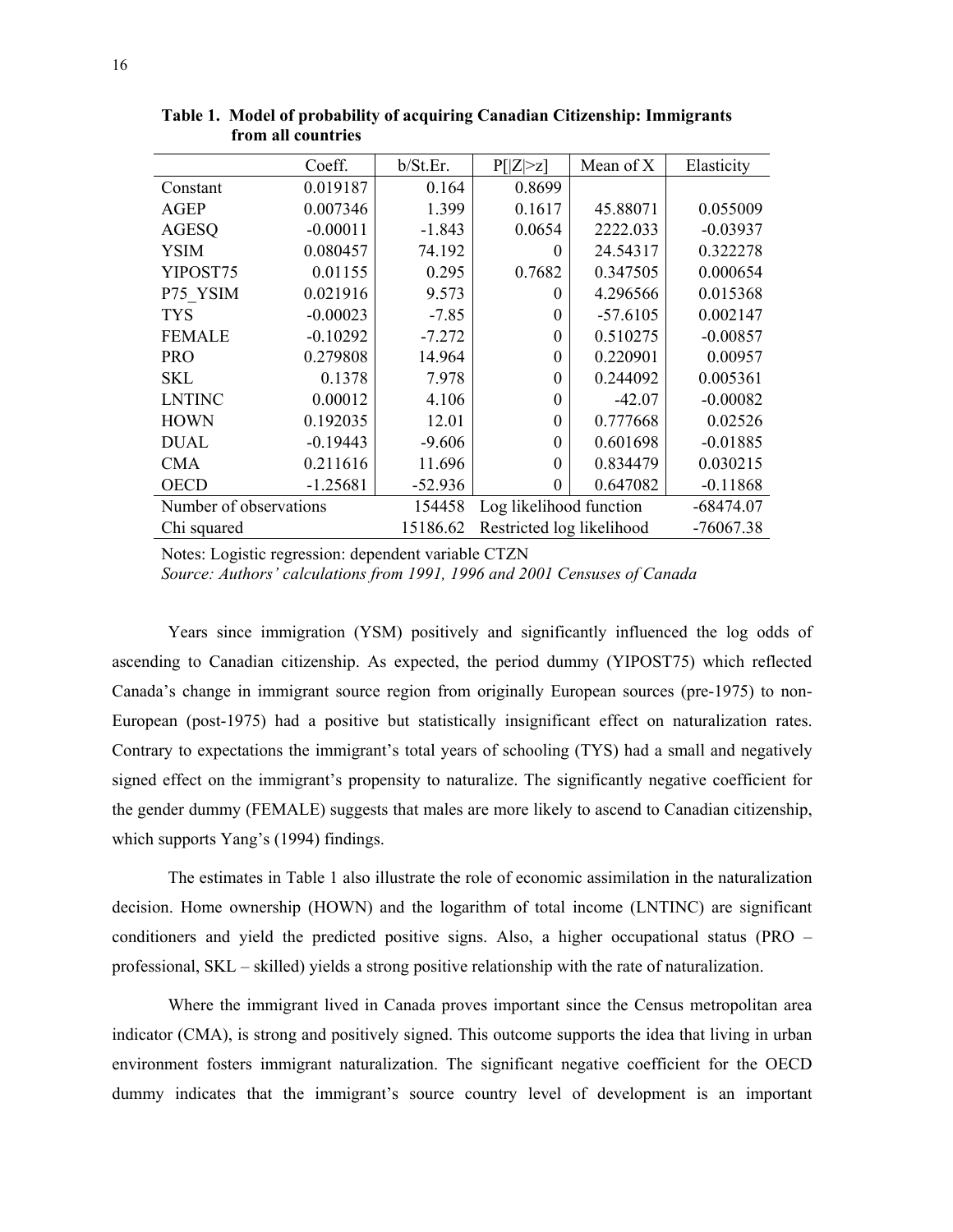determinant of citizenship ascension. Dual citizenship increases the probability of becoming Canadian citizen for immigrants from non-OECD countries.

In sum, demographic (age and gender), geographic (CMA), political (dual citizenship) and economic variables (home ownership, earned income) all significantly affected Canadian immigrant naturalization circa 1991-2001.

What is the economic impact derived from this Canadian immigrant naturalization? Table 2 points to the economic impact on earnings derived from citizenship acquisition in the Canadian context circa 1991-2001.

|                                 | (1)        | (2)         | (3)         | (4)         |
|---------------------------------|------------|-------------|-------------|-------------|
|                                 | females    | males       | females     | males       |
|                                 | non-OECD   | non-OECD    | <b>OECD</b> | <b>OECD</b> |
|                                 | 4.632      | 4.357       | 4.411       | 4.457       |
| (Constant)                      | (42.820)   | (40.563)    | (49.593)    | (54.064)    |
|                                 | .038       | .055        | .040        | .071        |
| Age                             | (7.573)    | (11.286)    | (10.380)    | (20.581)    |
|                                 | $-.0004$   | $-.001$     | .000        | $-.001$     |
| Age squared                     | $(-7.301)$ | $(-10.904)$ | $(-9.762)$  | $(-18.427)$ |
|                                 | .013       | .013        | .003        | .0005       |
| Years since immigration         | (16.293)   | (17.100)    | (6.642)     | $(-.605)$   |
|                                 | .035       | .035        | .037        | .027        |
| <b>Total Years of Schooling</b> | (18.015)   | (18.252)    | (21.404)    | (19.475)    |
| English or/and French           | .043       | .097        | .017        | .081        |
| spoken at home                  | (2.859)    | (6.349)     | (1.161)     | (6.578)     |
| Naturalized citizen             | .126       | .144        | .058        | .041        |
|                                 | (7.713)    | (8.887)     | (5.128)     | (3.817)     |
|                                 | .345       | .289        | .409        | .356        |
| Professional occupation         | (18.478)   | (16.534)    | (31.243)    | (29.978)    |
|                                 | .089       | .098        | .174        | .142        |
| Skilled occupation              | (5.361)    | (6.782)     | (15.321)    | (14.043)    |
|                                 | .799       | .812        | .877        | .759        |
| LN (Weeks worked)               | (70.394)   | (63.307)    | (95.126)    | (70.164)    |
| Indicator: Mainly full-time     | .594       | .699        | .700        | .870        |
| weeks worked                    | (34.890)   | (26.125)    | (63.248)    | (42.625)    |
| <b>Adjusted R Square</b>        | .358       | .318        | .413        | .279        |
| F-statistics                    | 1144.773   | 1007.112    | 2191.931    | 1437.192    |

**Table 2. OLS estimation of log-linear earnings model: Citizenship Effect on immigrant earnings**.

*\**Note: t-statistics is given in brackets

*Authors calculations based on 1991, 1996 and 2001 Censuses PUMF*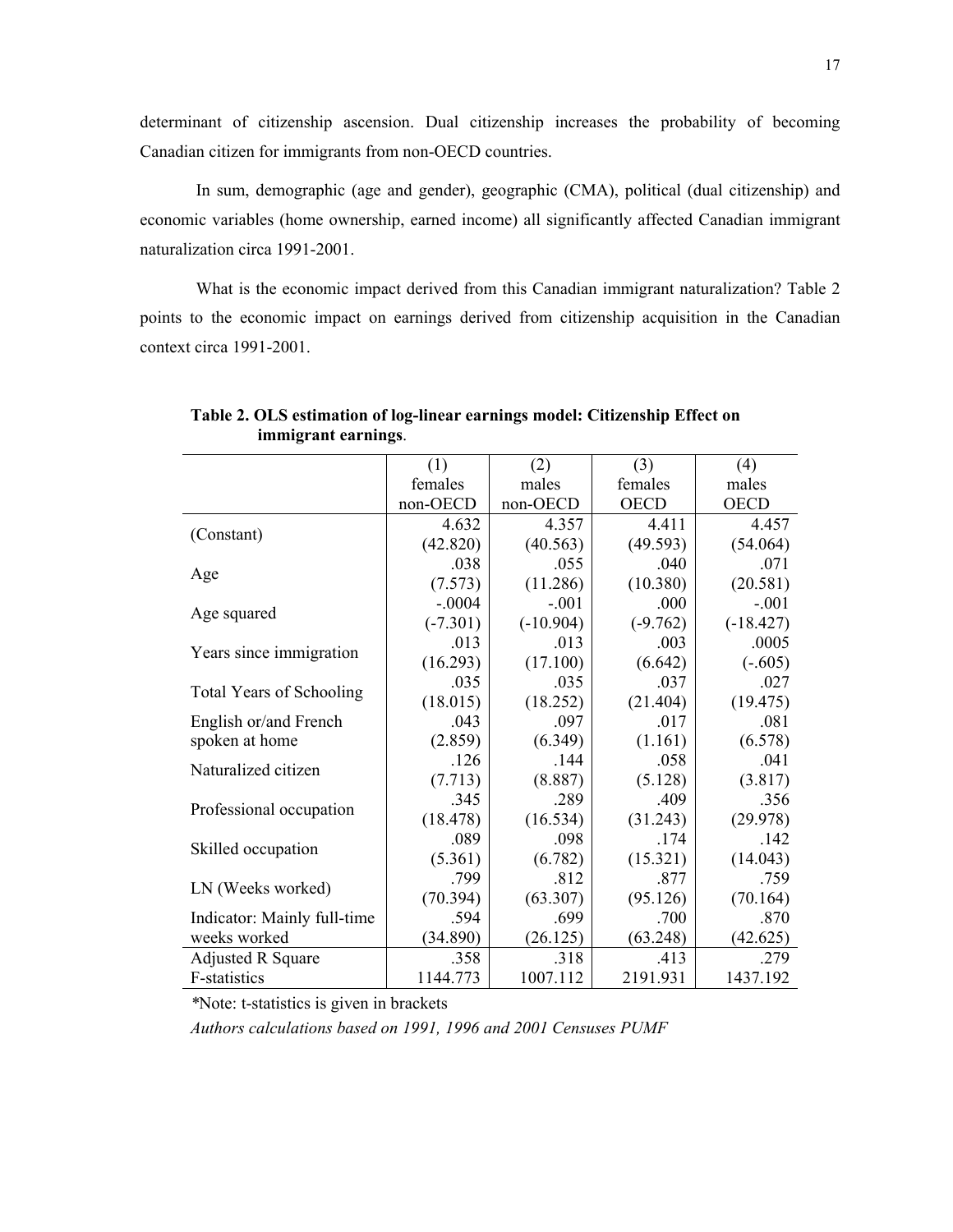Holding constant other variables – age, schooling, years in Canada, language ability and labour market controls – Canadian citizenship increased immigrant earnings from 4 to 14.4 percent. Our results suggest that this citizenship earnings premium is greater for immigrants from less developed (i.e. non-OECD) countries. For example, females from non-OECD earn a 12.6% premium versus a 5.8% premium for OECD females. Males from the non-OECD group obtained a 14.4% premium versus only a 4.1% earnings boast in the OECD group after naturalization.

In contrast to the citizenship effect, the earnings effect derived from the immigrant's occupational status is stronger for immigrants from developed countries in the OECD group. For example, the earnings advantage associated with skilled occupations for OECD females is almost twice as high as for non-OECD (17.4% vs. 8.9%).

### **Citizenship: The End of Discrimination?**

At this point we ask if the near equalized earnings for Canadian-born and naturalized citizens depicted in Figures 3 and 4 are a consequence of non-discriminatory treatment due to citizenship, or a result of the fact that newly ascended Canadian citizens have a greater stock of human capital or both? Given that immigrants are either singly or doubly selected, the average immigrant may have a greater human capital endowment than the average native-born Canadian. Then, after acquiring Canadian citizenship, do these better-educated and more experienced immigrants actually earn more than their native-born counterparts? If so, why? In order to answer these questions the literature employs the Blinder-Oaxaca decomposition methodology (Oaxaca, 1973; Blinder, 1974). The basic idea underlying this method is that differences in wages between two population groups can be explained by the differences in their productive characteristics, and by the differences regression coefficients, which in turn represent returns to those characteristics.

The Oaxaca-Blinder decomposition has become a routine method in labor market discrimination studies to explain segmented group wage differences. In my case the citizenship status of an immigrant segments the labour market. Further, we have to adopt one of the estimated wage structures as the nondiscriminatory norm for the group believed to be dominant in the labor market (citizens) relative to the comparison group (non-citizens). We treat non-citizens as a disadvantaged group since non-citizens are discriminated against in the public sector since there is limited job access. The results shown in Table 3 show that labour market outcomes for OECD and non-OECD naturalized immigrants when compared to the reference group of Canadian-born are drastically different. First, females from OECD countries reveal no wage differential since the positive effect owing to their better returns derived from their productive characteristics is offset by their smaller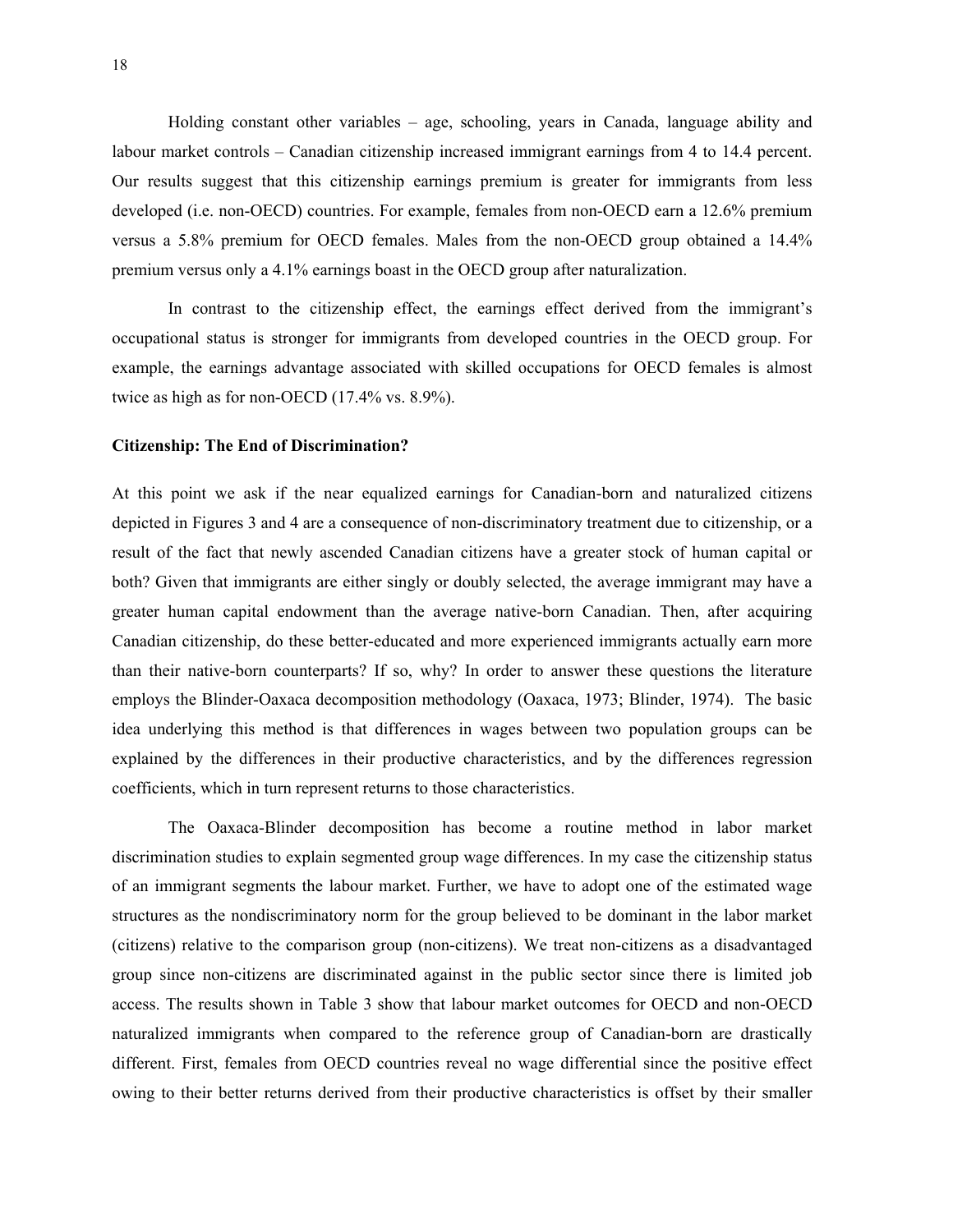human capital endowments. In contrast, females from non-OECD countries show a 20.8% wage disadvantage, which is evenly split between their smaller human capital endowments and the "discrimination" component.

Even more dramatic differences follow from the decomposition analysis of the male sample. OECD-born males earn more as citizens because they possess greater human capital and earn greater returns to their human capital (i.e. a negative sign on "discrimination" component). This results in a 12.8% wage earnings advantage over native-born male citizens. In contrast, non-OECD males receive 26.5% lower earnings of which 21.45% is explained by smaller labour market rewards for their human capital characteristics.

|             | Human capital<br>endowments effect | "Discrimination"<br>component | <b>Wage differential</b> |
|-------------|------------------------------------|-------------------------------|--------------------------|
|             |                                    | Females                       |                          |
| <b>OECD</b> | 5.91%                              | $-5.57%$                      | 0.34%                    |
| non-OECD    | 9.87%                              | 10.94%                        | 20.81%                   |
|             |                                    | Males                         |                          |
| <b>OECD</b> | $-5.81%$                           | $-7.06\%$                     | $-12.86%$                |
| non-OECD    | 5.10%                              | 21.45%                        | 26.55%                   |

**Table 3. Decomposition of wage differentials between naturalized and native-born Canadians** 

Source: DeVoretz and Pivnenko (2006)

In sum, we found that, depending on their birthplace, both male and female foreign-born Canadian citizens experience more or less preferential treatment for their productive characteristics than the Canadian-born.

## **Conclusions on the Common Ground**

What have we learned from this methodological review and the reported suggestive findings for one case study? First, in order to understand the causes and effects of citizenship acquisition we must treat the problem in the context of a multi-disciplinary research topic. The act of citizenship acquisition depends on economic factors and in turn naturalization has economic consequences. Moreover, differential rates of citizenship ascension across immigrant groups are conditioned by political (dual citizenship) demographic (age) and social conditions. Finally, under this new paradigm all these noneconomic factors can be translated into a cost-benefit calculus when analyzing the naturalization decision for the representative immigrant.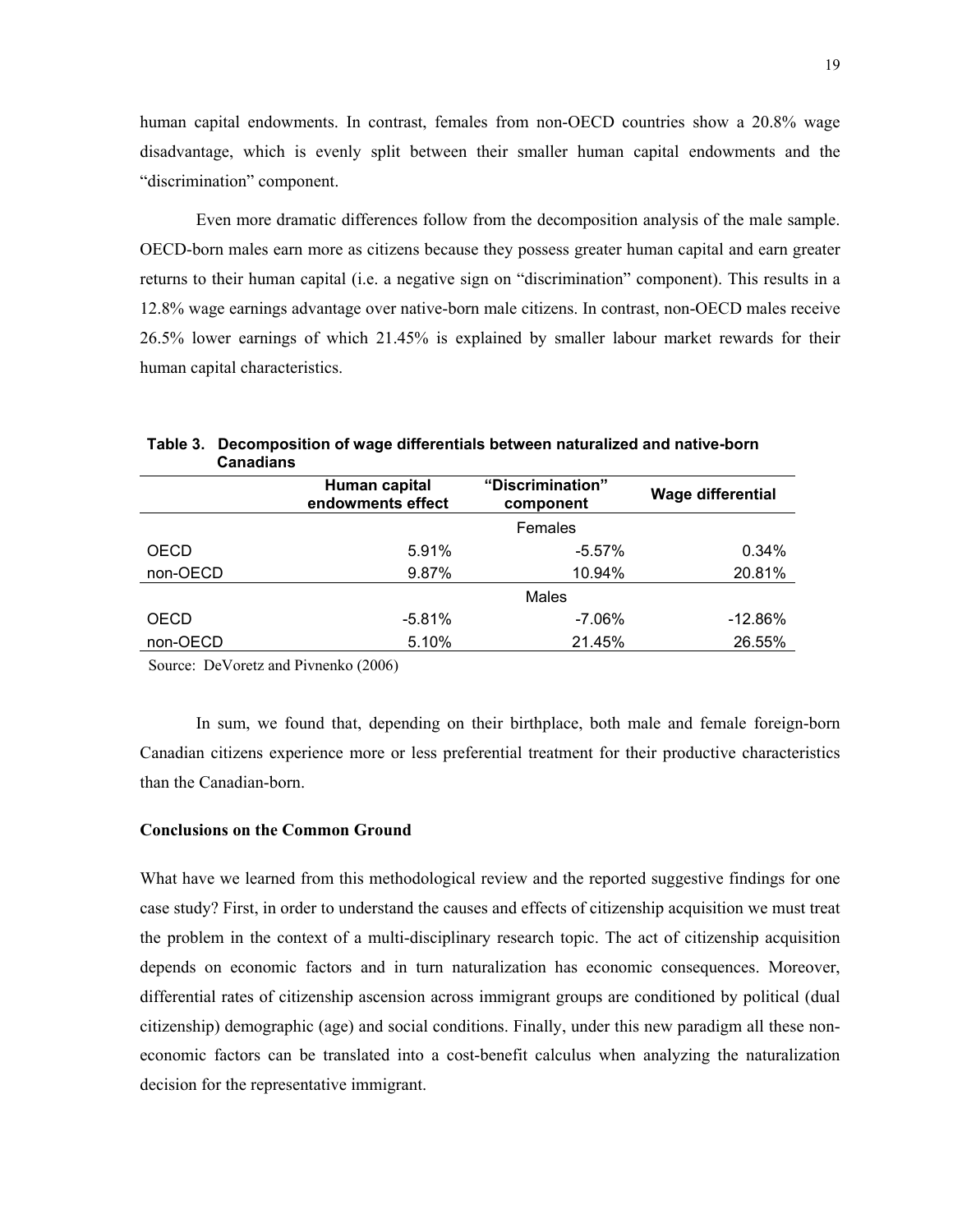#### **References**

- Bevelander, P. 2000. Immigrant employment integration and structural change in Sweden: 1970-1995. *Lund Studies in Economic History 15*. Lund: Lund University Press.
- Bloemraad, I. 2000. Who claims dual citizenship? The limits of post nationalism, the possibilities of transnationalism, and the persistence of traditional citizenship. Department of Sociology, Harvard University. Unpublished manuscript.
	- ———. 2000. Citizenship and immigration: A current review. *Journal of Immigration and Integration* 1 (1): 9-37.

Bo, Chen. 2005. A model of the Brain Drain and Circulation. RIIM Working Paper Series No. 05-19.

- Bratsberg B., J. F. Ragan and Z. M. Nasir. 2002. The effect of naturalization on wage growth: A panel study of young male immigrants. *Journal of Labor Economics* 20 (3): 568-97.
- Chiswick, B. 1978. The effect of Americanization on the earnings of foreign-born men. *Journal of Political Economy* 86 (5): 897-921.
- DeVoretz, D. J. and J. Ma. 2002. Triangular human capital flows between sending, entrepôt and the rest-of-the-world regions. *Canadian Studies in Population* 29 (1): 53-69.
- DeVoretz, D. J. and K. Zhang. 2004. Citizenship, passports and the brain exchange triangle. *Journal of Comparative Policy Analysis*
- DeVoretz, D.J. and S. Pivnenko. 2004. Economics of Canadian citizenship. Willi Brandt Working Papers 3/04.
- Faist, T. 2002. Dual citizenship as overlapping membership. Willi Brandt Working Papers 3/01

———. 2003. Multiple citizenship in a globalizing world: The politics of dual citizenship in comparative perspective. Willi Brandt Working Papers 3/03

- Mata, F. 1999. Patterns of acquiring citizenship. In *Immigrant Canada: Demographic, Economic and Social Challenges*, edited by S. S. Halli and L. Driedger, 163-82. Toronto: University of Toronto Press.
- Pivnenko, S. and D. J. DeVoretz. 2004. The economic performance of Ukrainian immigrants in Canada and the United States. RIIM Working Paper Series No. 03-10. Also published as IZA Working Paper No. 913.
- Scott, K. 1999. The immigrant experience: Changing employment and income patterns in Sweden, 1970-1993. *Lund Studies in Economic History 9*. Lund: Lund University Press.
- Yang, P.Q. 1994. Explaining immigrant naturalization. *International Migration Review* 28 (3): 449-77.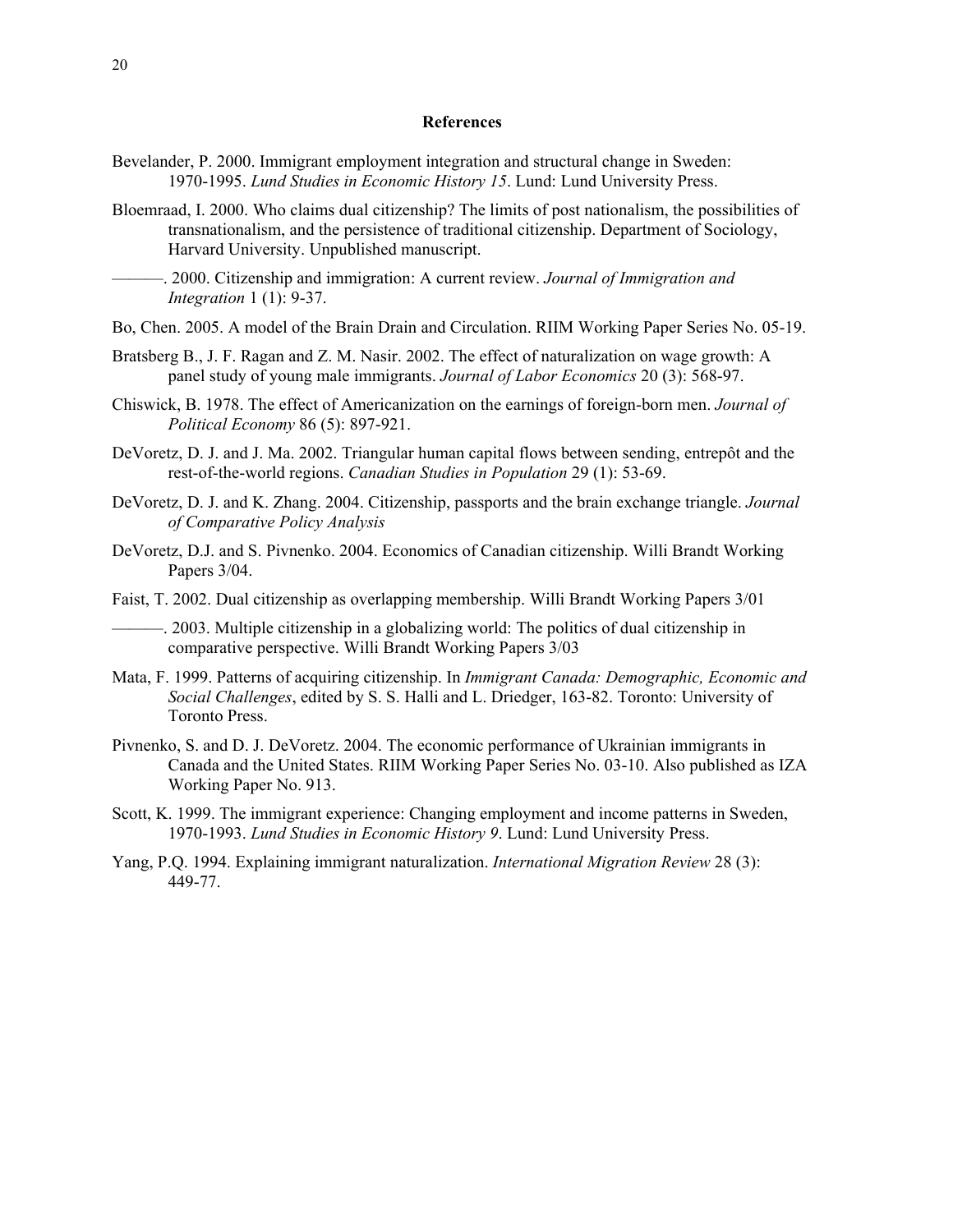| <b>Author(s)</b>                                                          | <b>Title</b>                                                                                                                                                | Date                                                  |
|---------------------------------------------------------------------------|-------------------------------------------------------------------------------------------------------------------------------------------------------------|-------------------------------------------------------|
| David Ley                                                                 | Offsetting Immigration and Domestic Migration I Gateway<br>Cities: Canadian and Australian Reflections on an 'American<br>Dilemma'                          | 01/03                                                 |
| Don DeVoretz and Kangqing<br>Zhang                                        | Citizenship, Passports and the Brain Exchange Triangle                                                                                                      | 01/03                                                 |
| Johanna L. Waters and Sin Yih<br>Teo                                      | Social and Cultural Impacts of Immigration: An Examination of<br>the Concept of 'Social Cohesion' with Implications for British<br>Columbia                 | 01/03                                                 |
| June Beynon, Roumiana Ilieva,<br>and Marela Dichupa                       | "Do you know your language?" How Teachers of Punjabi and<br>Chinese Ancestries Construct their Family Languages in their<br>Personal and Professional Lives | 01/03                                                 |
| Daniel Hiebert, Jock Collins,<br>and Paul Spoonley                        | Uneven Globalization: Neoliberal Regimes, Immigration, and<br>Multiculturalism in Australia, Canada, and New Zealand                                        | 02/03                                                 |
| Daniel Hiebert                                                            | Are Immigrants Welcome? Introducing the Vancouver<br><b>Community Studies Survey</b>                                                                        | 03/03                                                 |
| Yan Shi                                                                   | The Impact of Canada's Immigration Act on Chinese<br><b>Independent Immigrants</b>                                                                          | 04/03                                                 |
| Roger Andersson                                                           | Settlement Dispersal of Immigrants and Refugees in Europe:<br>Policy and Outcomes                                                                           | 03/03                                                 |
| Daniel Hiebert and Ravi<br>Pendakur                                       | Who's Cooking? The Changing Ethnic Division of Labour in<br>Canada, 1971-1996                                                                               | 03/03                                                 |
| Serviy Pivnenko and Don<br>DeVoretz                                       | Economic Performance of Ukrainian Immigrants in Canada and<br>the United States                                                                             | 03/03                                                 |
| Don J. DeVoretz, Sergiy<br>Pivnenko, Diane Coulombe                       | The Immigrant Triangle: Québec, Canada and the Rest of the<br>World                                                                                         | 05/03                                                 |
| David W. Edgington, Michael<br>A. Goldberg, and Thomas A.                 | The Hong Kong Chinese in Vancouver                                                                                                                          | 04/03                                                 |
| Margaret Walton-Roberts and<br>Geraldine Pratt                            | Immigration, Gender and Class                                                                                                                               | 09/03                                                 |
| Leonie Sandercock                                                         | Rethinking Multiculturalism for the 21 <sup>st</sup> Century                                                                                                | 10/03                                                 |
| Daniel Hiebert and David Ley                                              | Characteristics of Immigrant Transnationalism in Vancouver                                                                                                  | 10/03                                                 |
| Sin Yih Teo                                                               | Imagining Canada: The Cultural Logics of Migration Amongst<br>PRC Immigrants                                                                                | 10/03                                                 |
| Daniel Hiebert, Lisa Oliver and<br>Brian Klinkenberg                      | Immigration and Greater Vancouver: A 2001 Census Atlas<br>(Online format only)                                                                              | 10/03                                                 |
| Geraldine Pratt (in<br>collaboration with The<br>Philippine Women Centre) | From Migrant to Immigrant: Domestic Workers Settle in<br>Vancouver, Canada                                                                                  | 11/03                                                 |
|                                                                           | Hutton                                                                                                                                                      | Mobile Modernities: One South Asian Family Negotiates |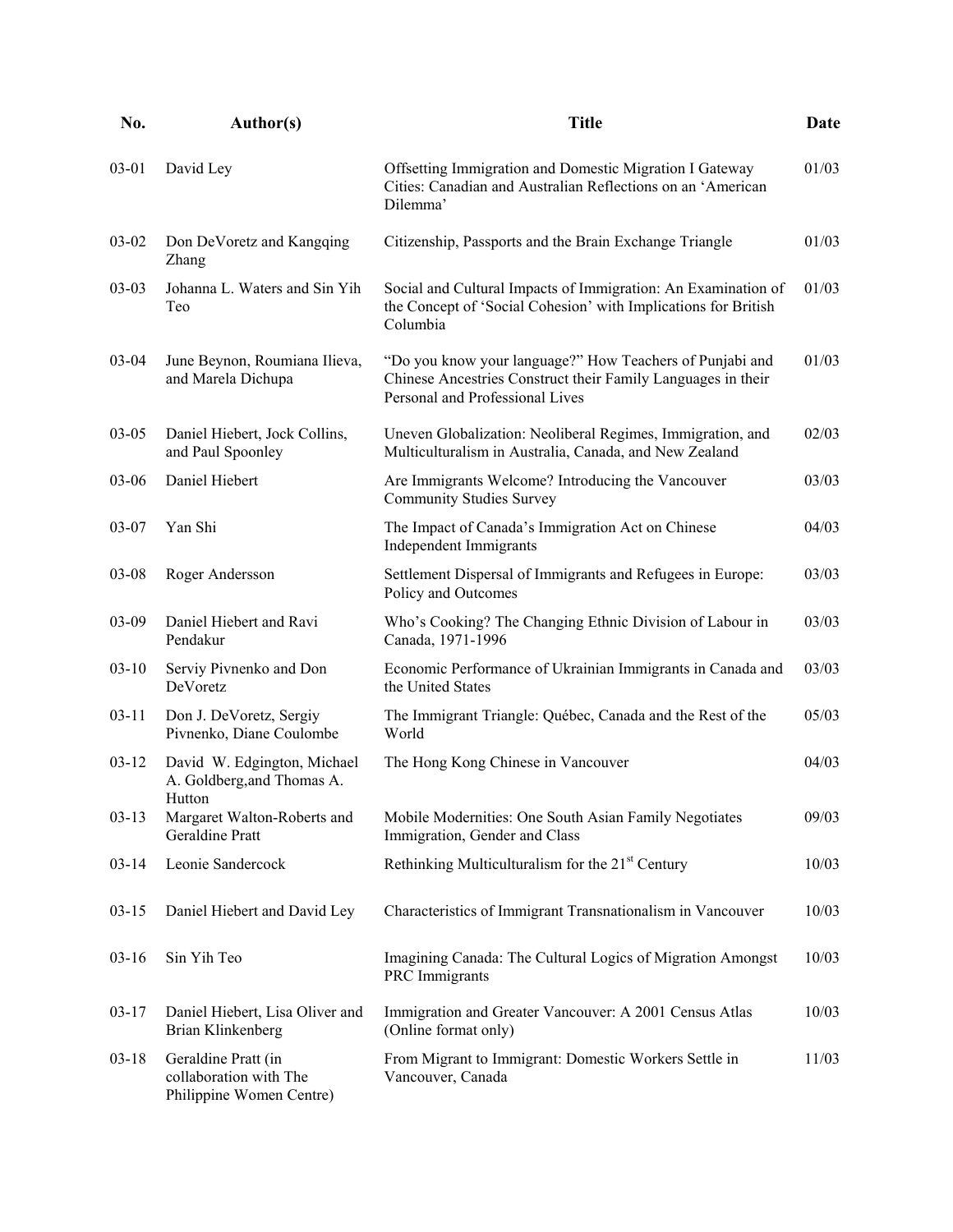| No.       | Author(s)                                                        | <b>Title</b>                                                                                                                                                                             | Date  |
|-----------|------------------------------------------------------------------|------------------------------------------------------------------------------------------------------------------------------------------------------------------------------------------|-------|
| $03-19$   | Paul Spoonley                                                    | The Labour Market Incorporation of Immigrants in Post-Welfare<br>New Zeland                                                                                                              | 11/03 |
| $03 - 20$ | Leonie Sandercock                                                | Integrating Immigrants: The Challenge for Cities, City<br>Governments, and the City-Building Professions                                                                                 | 12/03 |
| 04-01     | Rosa Sevy and John Torpey                                        | Commemoration, Redress, and Reconciliation in the Integration<br>of Immigrant Communities: The Cases of Japanese-Canadians<br>and Japanese-Americans                                     | 02/04 |
| 04-02     | Don DeVoretz and Sergiy<br>Pivnenko                              | Immigrant Public Finance Transfers: A Comparative Analysis by<br>City                                                                                                                    | 02/04 |
| 04-03     | Margaret Walton-Roberts                                          | Regional Immigration and Dispersal: Lessons from Small- and<br>Medium-sized Urban Centres in British Columbia                                                                            | 02/04 |
| 04-04     | Don J. DeVoretz, Sergiy<br>Pivnenko, and Morton Beiser           | The Economic Experiences of Refugees in Canada                                                                                                                                           | 02/04 |
| 04-05     | Isabel Dyck                                                      | Immigration, Place and Health: South Asian Women's Accounts<br>of Health, Illness and Everyday Life                                                                                      | 02/04 |
| 04-06     | Kathy Sherrell, Jennifer<br>Hyndman and Fisnik Preniqi           | Sharing the Wealth, Spreading the "Burden"? The Settlement of<br>Kosovar Refugees in Smaller B.C. Cities                                                                                 | 02/04 |
| 04-07     | Nicolas Marceau and Steeve<br>Mongrain                           | Interjurisdictional Competition in Law Enforcement                                                                                                                                       | 03/04 |
| 04-08     | Shibao Guo                                                       | Responding to the Changing Needs of the Chinese Community in 04/04<br>Vancouver: The Contribution of SUCCESS (1973-1998)                                                                 |       |
| 04-09     | Amanda Aizlewood and Ravi<br>Pendakur                            | Ethnicity and Social Capital in Canada                                                                                                                                                   | 04/04 |
| $04 - 10$ | Kathy Sherrell and Jennifer<br>Hyndman                           | Global Minds, Local Bodies: Kosovar Transnational Connections 05/04<br>Beyond British Columbia                                                                                           |       |
| $04 - 11$ | Krishna Pendakur and Ravi<br>Pendakur                            | Colour my World: Hs the Minority-Majority Earnings Gap<br>Changed over Time?                                                                                                             | 05/04 |
|           | 04-12 Leonie Sandercock with Leslie<br>Dickout and Ranja Winkler | The Quest for an Inclusive City: An Exploration of Sri Lankan<br>Tamil Experience of Integration in Toronto and Vancouver                                                                | 05/04 |
| $04-13$   | Don DeVoretz                                                     | Immigration Policy: Methods of Economic Assessment                                                                                                                                       | 06/04 |
| $04 - 14$ | Min-Jung Kwak                                                    | An Exploration of the Korean-Canadian Community in<br>Vancouver                                                                                                                          | 07/04 |
| $04 - 15$ | Daniel Hiebert and Min-Jung<br>Kwak                              | Transnational Economies of Export Education                                                                                                                                              | 07/04 |
| $04-16$   | Harald Bauder                                                    | Attitudes Towards Work: Ethnic Minorities and Immigrant<br>Groups in Vancouver                                                                                                           | 07/04 |
| $04 - 17$ | Leslie Dickout                                                   | The Quest to Negotiate Equitable Civic Engagement: Response<br>of Toronto's Sri Lankan Tamil Community to Social<br>Development Planning in Canada's Largest Multicultural<br>Metropolis | 08/04 |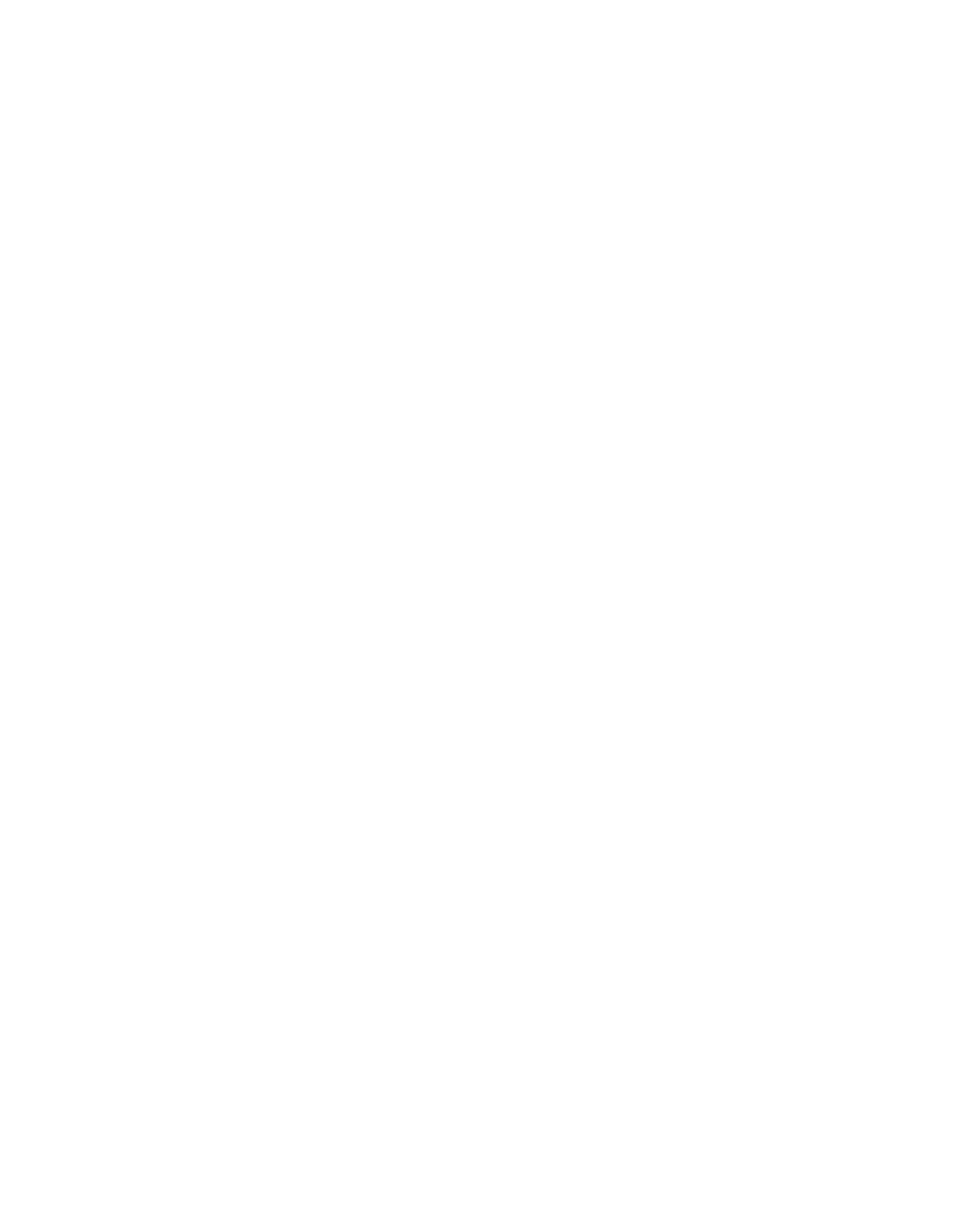| No.       | <b>Author(s)</b>                           | <b>Title</b>                                                                                                                        | Date  |
|-----------|--------------------------------------------|-------------------------------------------------------------------------------------------------------------------------------------|-------|
| $04 - 18$ | Zheng Wu and Christoph M.<br>Schimmele     | Immigrant Status and Unmet Health Care Needs in British<br>Columbia                                                                 | 08/04 |
| $04-19$   | Jennifer Hyndman and Nadine<br>Schuurman   | Size Matters: Attracting new Immigrants to Canadian Cities                                                                          | 10/04 |
| $04 - 20$ | Heather A. Smith                           | The Evolving Relationship between Immigrant Settlement and<br>Neighbourhood Disadvantage in Canadian Cities, 1991-2001              | 10/04 |
| $04 - 21$ | Don J. DeVoretz and Sergiy<br>Pivnenko     | The Economic Causes and Consequences of Canadian<br>Citizenship                                                                     | 11/04 |
| 04-22     | Kenny Zhang and Minghuan Li                | To Stay or to Move? Chinese Migrant Workers in Cities                                                                               | 12/04 |
| $05 - 01$ | David Ley                                  | Indicators of Entrepreneurial Success among Business<br>Immigrants in Canada                                                        | 01/05 |
| $05 - 02$ | Diane Dagenais and Patricia<br>Lamarre     | Representations of Language among Multilingual Youth in Two<br><b>Canadian Cities</b>                                               | 01/05 |
| $05 - 03$ | Kelleen Toohey and Natalia<br>Gajdamaschko | Communities of Practice, Figured Worlds and Learning<br>Initiative in the Second Language Education of Immigrant<br><b>Students</b> | 01/05 |
| 05-04     | Kelleen Toohey                             | Assigning Marginality: The Case of an "ESL/learning<br>Disabled" Student                                                            | 01/05 |
| $05 - 05$ | Loren B. Landau                            | Urbanization, Nativism, and the Rule of Law in South Africa's<br>'Forbidden' Cities                                                 | 01/05 |
| 05-06     | Gillian Creese                             | Negotiating Belonging: Bordered Spaces and Imagined<br>Communities in Vancouver, Canada                                             | 01/05 |
| $05 - 07$ | Don J. DeVoretz and Sergiy<br>Pivnenko     | Self-Selection, Immigrant Public Finance Performance and<br>Canadian Citizenship                                                    | 02/05 |
| $05 - 08$ | Shibao Guo and Don J.<br>DeVoretz          | The Changing Faces of Chinese Immigrants in Canada                                                                                  | 02/05 |
| 05-09     | David Ley and Audrey<br>Kobayashi          | Back in Hong Kong: Return Migration or Transnational<br>Sojourn?                                                                    | 04/05 |
| $05 - 10$ | Krishna Pendakur and Ravi<br>Pendakur      | Ethnic Identity and the Labour Market                                                                                               | 05/05 |
| $05 - 11$ | Krishna Pendakur                           | Visible Minorities in Canada's Workplaces: A Perspective on<br>the 2017 Projection                                                  | 05/05 |
| $05-12$   | Krishna Pendakur                           | Visible Minorities and Aboriginals in Vancouver's Labour<br>Market                                                                  | 05/05 |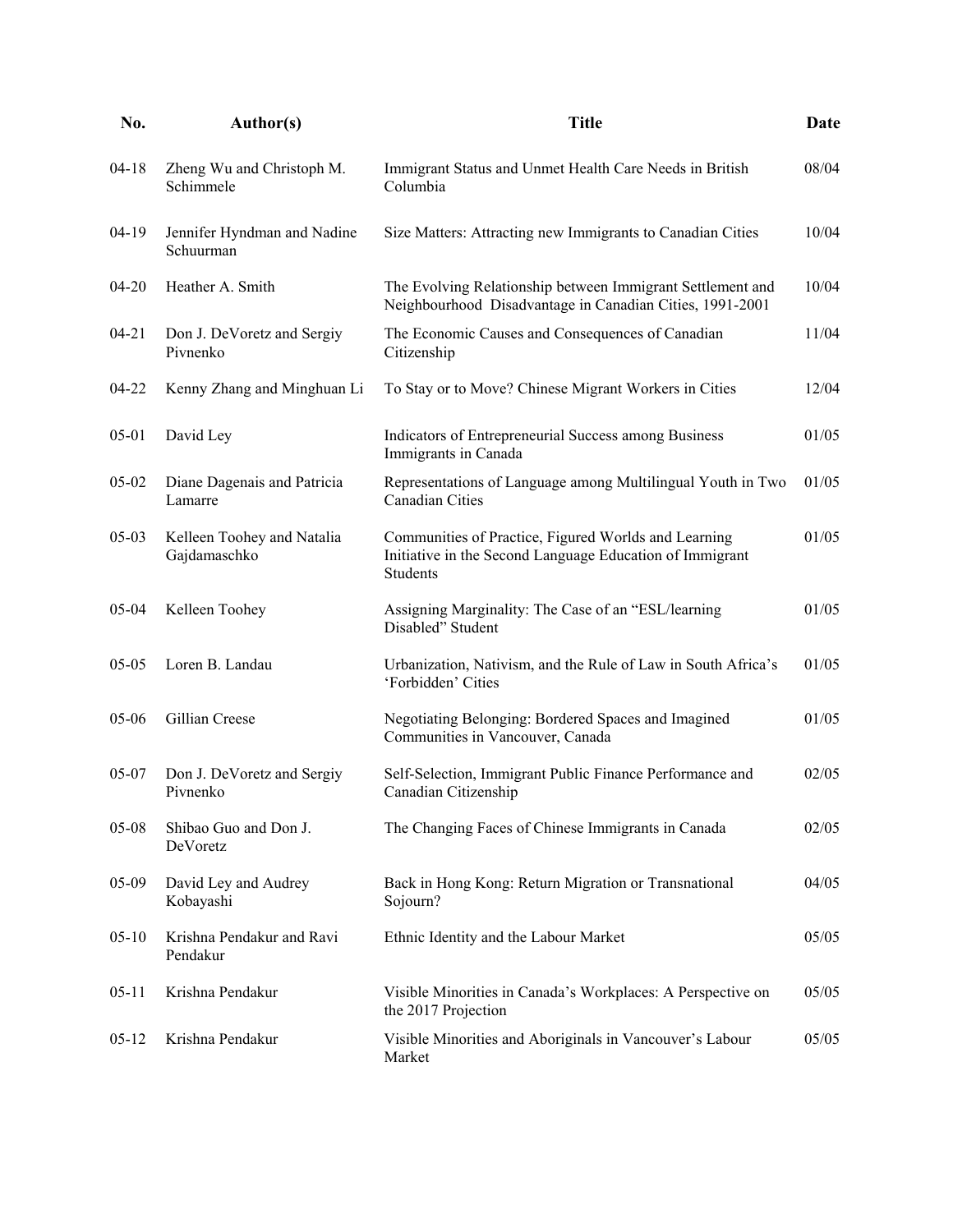| No.       | Author(s)                                                              | <b>Title</b>                                                                                                                                 | Date  |
|-----------|------------------------------------------------------------------------|----------------------------------------------------------------------------------------------------------------------------------------------|-------|
| $05-13$   | Harald Bauder                                                          | Immigrants' Attitudes towards Self-Employment: The<br>Significance of Ethnic Origin, Rural and Urban Background<br>and Labour Market Context | 06/05 |
| $05 - 14$ | Daniel Hiebert                                                         | Migration and the Demographic Transformation of Canadian<br>Cities: The Social Geography of Canada's Major Metropolitan<br>Centres in 2017   | 06/05 |
| $05 - 15$ | Zheng Wu and Christoph M.<br>Schimmele                                 | Health Care Utilization of Later-Stage Immigrants in British<br>Columbia                                                                     | 06/05 |
| $05-16$   | June Beynon, Linda Larocque,<br>Roumiana Ilieva, and Diane<br>Dagenais | A Sociocultural and Critical Analysis of Educational Policies<br>and Programs for Minority Youth in British Columbia                         | 06/05 |
| $05-S1$   | Jamie Doucette                                                         | An Annotated Bibliography of RIIM Publications Related to the<br>Settlement Services Sector of Greater Vancouver, 1996-2004                  | 06/05 |
| $05 - 17$ | Don J. DeVoretz and Florin P.<br>Vadean                                | A Model of Foreign-Born Transfers: Evidence from Canadian<br>Micro Data                                                                      | 08/05 |
| $05-18$   | David Ley                                                              | Post-Multiculturalism?                                                                                                                       | 09/05 |
| $05-19$   | Chen Bo                                                                | A Model in Brain Drain and Circulation                                                                                                       | 10/05 |
| $05 - 20$ | Shibao Guo and Don J.<br>DeVoretz                                      | Chinese Immigrants in Vancouver: Quo Vadis?                                                                                                  | 10/05 |
| $05 - 21$ | Dan Swanton                                                            | Iranians in Vancouver: 'Legible People'/Irredeemable Others/<br><b>Migrant Stories</b>                                                       | 10/05 |
| $05 - 22$ | Amanda Aizlewood, Pieter<br>Bevelander and Ravi Pendakur               | Recreational Participation among Ethnic Minorities and<br>Immigrants in Canada and the Netherlands                                           | 10/05 |
| $05 - 23$ | Katharyne Mitchell and Walter<br>Parker                                | I Pledge Allegiance To Flexible Citizenship and Shifting<br>Scales of Belonging                                                              | 10/05 |
| $05 - 24$ | Herbert J. Schuetze                                                    | The Self-Employment Experience of Immigrants to Canada.                                                                                      | 10/05 |
| $05 - 25$ | Shibao Guo                                                             | Toward Minority Group Rights and Inclusive Citizenship for<br>Immigrants: The Role of a Voluntary Organization in<br>Vancouver               | 11/05 |
| $05 - 26$ | Arlene Tigar McLaren and<br>Tracey Lou Black                           | Family Class and Immigration in Canada: Implications for<br>Sponsored Elderly Women                                                          | 11/05 |
| $05 - 27$ | Krishna Pendakur and Ravi<br>Pendakur                                  | Glass Ceilings for Ethnic Minorities                                                                                                         | 12/05 |
| $05 - 28$ | Heather Antecol, Peter Kuhn<br>and Stephen J. Trejo                    | Assimilation via Prices or Quantities? Sources of Immigrant<br>Earnings Growth in Australia, Canada, and the United States                   | 12/05 |